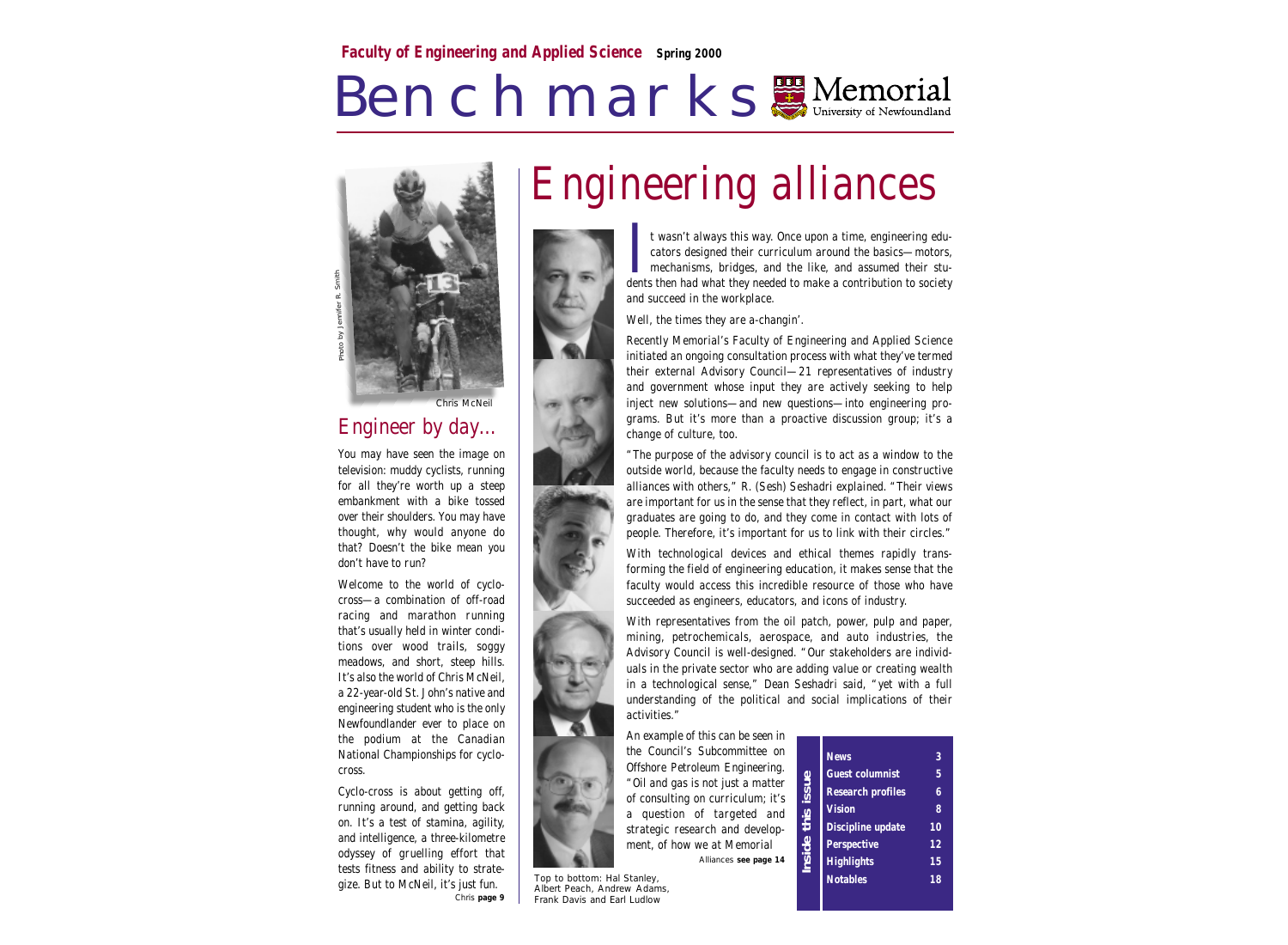## Message from the dean

ast year we celebrated the 25th anniversary of our bachelor of engineering program. Because my predecessors had the wisdom to make co-operative work-terms part of this program, that's 25 years of graduating engineers who are enjoying successful careers. Now we are in the midst of unprecedented social and technological change, change particularly evident in the fields of information technology, advanced materials, manufacturing, industrial automation and controls, and biotechnology. What foresight will carry us successfully for another quarter-century?

Educational institutions must keep the curriculum relevant, so over the past six years we have introduced undergraduate options in computer and communications, manufacturing and robotics, and environmental engineering. Last summer, we obtained strong accreditation for all of our undergraduate programs, and more recently, we revised the C&C option to a new program of computer engineering. But to perform in a knowledge-based global economy, our graduates must also have that added something—entrepreneurial skill, the ability to enhance economic performance. We have responded to this need by creating several outreach centres that enable students, faculty, staff, and industry to work collaboratively in an environment receptive to fresh ideas. Our Manufacturing Technology Centre has a state-of-the-art rapid prototyping machine, integrated manufacturing cells, and intelligent robots, and boasts a steady stream of industrial stakeholders exploring product options and designs to increase their competitive appeal. Our most recent addition, an instrumentation, controls, and automation laboratory, commences operation this May. We have also set up a liaison group composed of key individuals from industry, government, the university, and faculty, to provide perspective on our activities. The Engineering and Applied Science Advisory Council (EASAC), is chaired by Hal Stanley, president and CEO of the Canada Newfoundland Offshore Petroleum Board.

So what about the future? Right now, the faculty is considering program options in oil and gas engineering to enable students to gain skills germane to the growing industry off our coast. These options would apply to all engineering disciplines and be supplemented by at least two co-op placements within industry. M.Eng. and PhD programs with specialization in oil and gas would also be offered. It's a very exciting time to be in engineering, particularly in Newfoundland and Labrador. There is considerable optimism given the activity in the offshore sector and the Lower Churchill Falls project, and with steady increases in our student enrolment reflecting growing demand for our programs, our long-term prospects look excellent. Where will we put our new students for co-op work term placements? What can we learn from industry that will enhance these students' curriculum and facilitate their success? What needs to be done to support and maintain the burgeoning oil and gas industry, as well as other industries, in this area?

I am confident that together we can find these answers. Together we can look forward to another successful 25 years, and more. And I hope that this newsletter can help us achieve these goals by keeping our lines of communication open and our alliances active. Welcome to Benchmarks.

Wheni

R. (Sesh) Seshadri

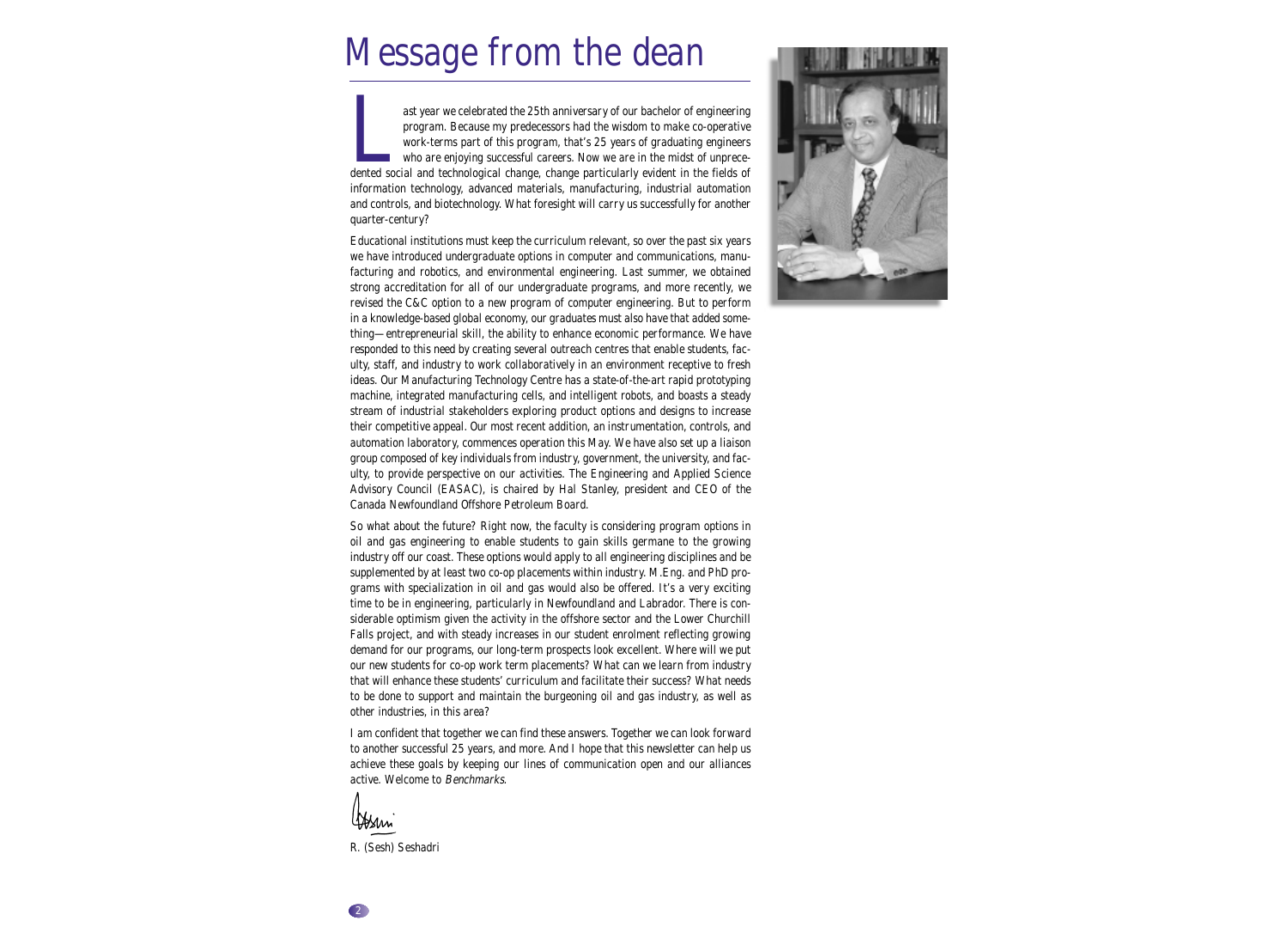### **News**

### What's in a name?

Dr. Mary Williams participated in a ceremony in Okpo, South Korea, recently to name the vessel that will produce oil from the Terra Nova field. As "vessel sponsor", Dr. Williams cut the cord and wished the Terra Nova FPSO (Floating Production Storage and Offloading) good luck and safe passage in all its endeavours. Dr. Williams was chosen for this role not only because Petro-Canada is the largest owner of the Terra Nova Development and the industrial sponsor for the Atlantic region Chair for Women in Science and Engineering, which Dr. Williams holds, but also because of the importance of her research (ice forces on ships and structures) to the oil and gas industry. Terra Nova FPSO is the first of its kind designed to operate in the wind, wave, and ice environment of the Grand Banks.



Dr. Mary Williams cuts the cord to officially unveil the name of the Terra Nova FPSO. Onlookers include: Alan Bodie, PCL Constructors Inc.; Dr. Christopher Williams, IMD; Doug Annable, AGRA Monenco Inc.; and Ash Bakshi, Brown & Root.

## AUV grant

A team of researchers from IMD, C-CORE, University of Victoria, Terra Nova Alliance, International Submarine Engineering, Geo-Resources, and MUN Engineering has won an NSERC strategic grant totalling almost \$800,000 to develop an intelligent and autonomous underwater vehicle (AUV) for environmental monitoring around oil and gas platforms like Hibernia. Although the project is scheduled to take place over five years, a test bed

vehicle (designed by Dr. Chris Williams of IMD and his something for the industry that if it were there today, it work-term and graduate students) is ready to go, and the team is anxious to see how innovations in marine propulsion

and control—namely, the addition of an intelligent instrumentation package controlling horizontal and vertical thrusters—will facilitate this AUV's maneuverability. An AUV on the offshore heralds potential cost savings because the technology could be launched from a platform and carry out pre-programmed data collection, eliminating more costly methods using ships. Dr. Neil Bose, director of Memorial's Ocean Engineering Research Centre and a professor of Ocean and Naval Architectural Engineering, is excited about the project because environmental monitoring of the emergent industry here is vital to its growth and success. "We're developing

would be used today. It has a genuine, environmental, important use."



Engineering students Dave Bursey and Adam Reid with their creation.

### Students save time

Some research team members: (standing l-r) Dr. Chris Williams and Dr. Neil Bose, (kneeling l-r) Tim Curtis and Doug Perrault.

Memorial Engineering talent was showcased nationally on the morning of New Year's Eve as student engineers Dave Bursey and Adam Reid helped CTV's Canada AM celebrate the millennium. The morning newsprogram had called the faculty just as exams were ending in search of a time capsule for their New Year's Eve telecast at Greensleeves Pub on George Street in St. John's. Design challenges like this are crucial to engineering education because they introduce students to realistic conditions while giving them hands-on experience, and with only a list of things that might go into the capsule, Bursey and Reid came through just in time. The students found materials and created a four-foot-tall aluminum cylinder which Canada AM filled to the lid with items like a Gretzky jersey, a cellphone, a beer, maple syrup, a videotape of the 1972 Canada Cup match, and newspapers. Bursey and Reid signed the underside of

the lid just before sealing the capsule, and are pleased that they had this part to play in the millennial celebrations.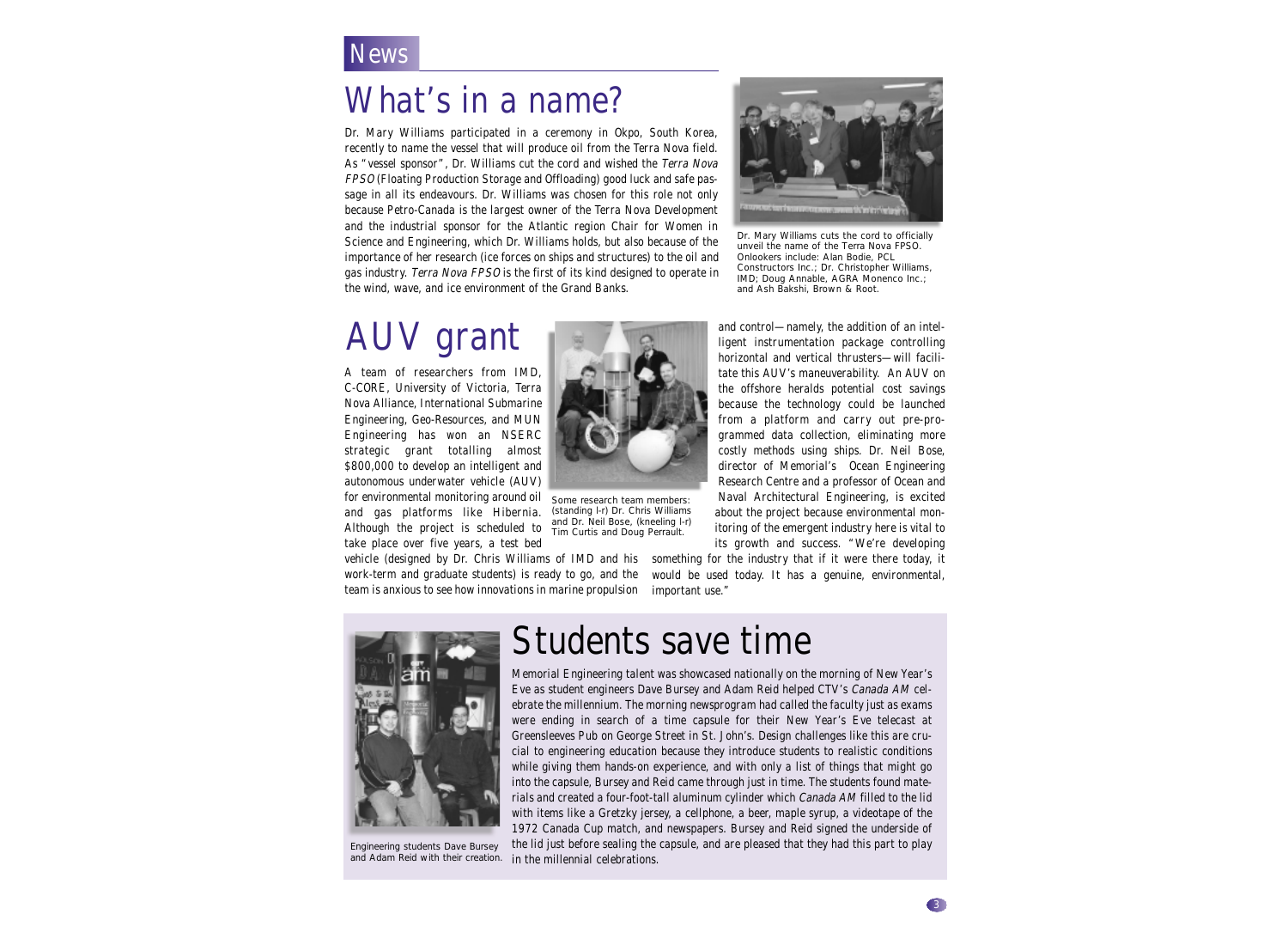### **News**

## Engineering to win

Adam Stanley, a fourth year student studying Ocean and Naval Architectural Engineering, took top honours in the Editorial Communications division at the Atlantic Engineering Competition in Halifax recently. His 30-minute presentation, Technology and society, addressed the impact that technology has on our believe systems and way of life, and advised that engineers consider the social impacts of change before developing products.

His teammates included Rob Pilgrim, who attended as a judge, and Nic Rivers, Andrew Murdey and Michael Wrinch, who competed together in the Senior Impromptu design category, creating a waterpowered alarm clock out of a bag of junk in under four hours. Although they didn't win, the students did learn about the increasing

> importance of presentation and marketing strategy in engineering.

This was the first representation by MUN at the AEC in several

Engineering and Applied Science

#### S J Carew Building



Working with what they've got: Andrew Murdey, Nic Rivers and Michael Wrinch.

Students Adam Stanley, Michael Wrinch, Andrew Murdey, Rob Pilgrim, and Nic Rivers.

years, and the team hopes their experience can convince more students to attend in future to showcase MUN Engineering talent. The AEC is devoted to testing student skills in categories as varied as entrepreneurial design, corporate design, editorial communications, explanatory communications, extemporaneous debate, and junior and senior impromptu design. This year's competition at DalTECH Feb. 11-13 saw over 130 students competing.

### Making connections

Engineering students represented the university at the 16th Annual Bridge Building Competition at Concordia University in Montreal recently. This was the first time in six years that Memorial attended the competition, which we won in 1991.

Overwhelming interest meant ten students from the civil engineering program went to the March 3 contest: Kim Babstock, Daniel Bourgeois, Kris Clarke, Chris Connolly, Gary Davis, Rodney Keats, John Lambe, Dion Lewis, Anne Stapleton and Dan Whiffen.

Each of the 31 teams participating in the competition worked for months ahead of time to design and build a bridge with a minimum one metre span and a deck 150 mm off the ground, that allowed for continuous traffic, and could be subjected to a mid-span point load—using only popsicle sticks, toothpicks, white glue and dental floss! In Montreal, the students had just two hours to assemble their creations.



Bridge builders: Front row: (left to right): Daniel Bourgeois, John Lambe, Kim Babstock, Anne Stapleton, Dion Lewis, Gary Davis, Rodney Keats; Back Row: Chris Connolly, Kris Clarke, Dan Whiffen.

Bridges were judged on aesthetics and originality of design, then assessed for weight before heading to the 'crusher' for testing. Although Memorial's designs were unique from the majority of the competitors, when the splinters were tallied, Vermont Technical College was declared the winner and a new record of

over 5,000 pounds was set by the University of Calgary.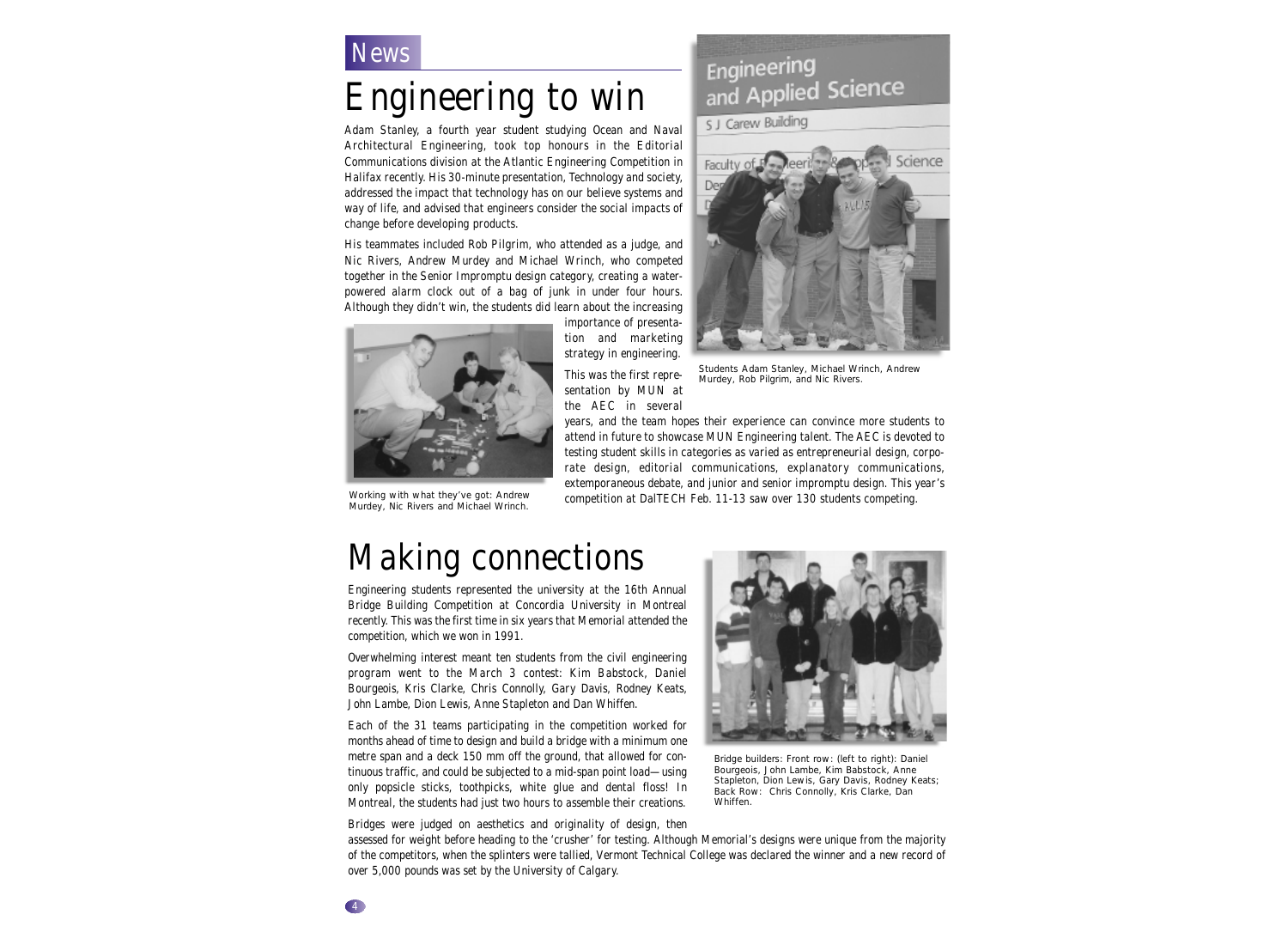### Guest Columnist

### A word about the Engineering and Applied Science Advisory Council (EASAC)

BY H.H. STANLEY

Man I was approached to serve on the Engineering and Applied<br>Science Advisory Council in early 1999, I readily agreed. In my<br>role as chair of the Canada-Newfoundland Offshore Petroleum<br>Board, I participate in the evolution Science Advisory Council in early 1999, I readily agreed. In my role as chair of the Canada-Newfoundland Offshore Petroleum Board, I participate in the evolution of a significant new industry in the province—offshore oil and gas development. Daily, I am reminded of the key role that Memorial University in general and this faculty in particular must play in ensuring the people of this province are provided with the educational background necessary to avail of career opportunities in this sector. I also see the opportunities for the university to build its research capability to address the challenges of developing this industry in the hostile environment of the North Atlantic. I know the other members of the council see similar opportunities in their respective areas of activity, and we recognize that our collective role is to support the dean and faculty in meeting their challenge: to produce the best possible graduates to meet the changing needs of the diverse engineering marketplace.

As an interface for the faculty with the industry community and the private sector, the Advisory Council assists in maximizing educational opportunity for engineering students and staff by supporting a curriculum that is relevant and evolving. To this end, our three priority initiatives are:

- 1. Guidance and advice in furthering program development in petroleum engineering and related facets.
- 2. Guidance and advice on the broader aspects of engineering education and in particular, the profile of the future engineer.
- 3. Exploration of approaches to faculty development through exchanges and collaboration with the engineering community outside the university.

The work of the subcommittees who are addressing these issues in creative and substantial ways will be highlighted when the council meets again later this spring. At that time, we hope to meet with representatives of the engineering student body, too, so as to better appreciate their perspectives on how we can provide the best support for faculty and program development, and, ultimately, educational success.

I believe that the work the Engineering and Applied Science Advisory Council is doing is an appropriate and timely measure that will benefit all participants perhaps especially the students upon whom we rely to continue the hard work of industrial and economic entreprise in our province—and I am pleased to be part of it.

Hal Stanley is chair of the Canada-Newfoundland Offshore Petroleum Board (C-NOPB), which is responsible, on behalf of the Government of Canada and the Government of Newfoundland and Labrador, for petroleum resource management in the Newfoundland offshore area.

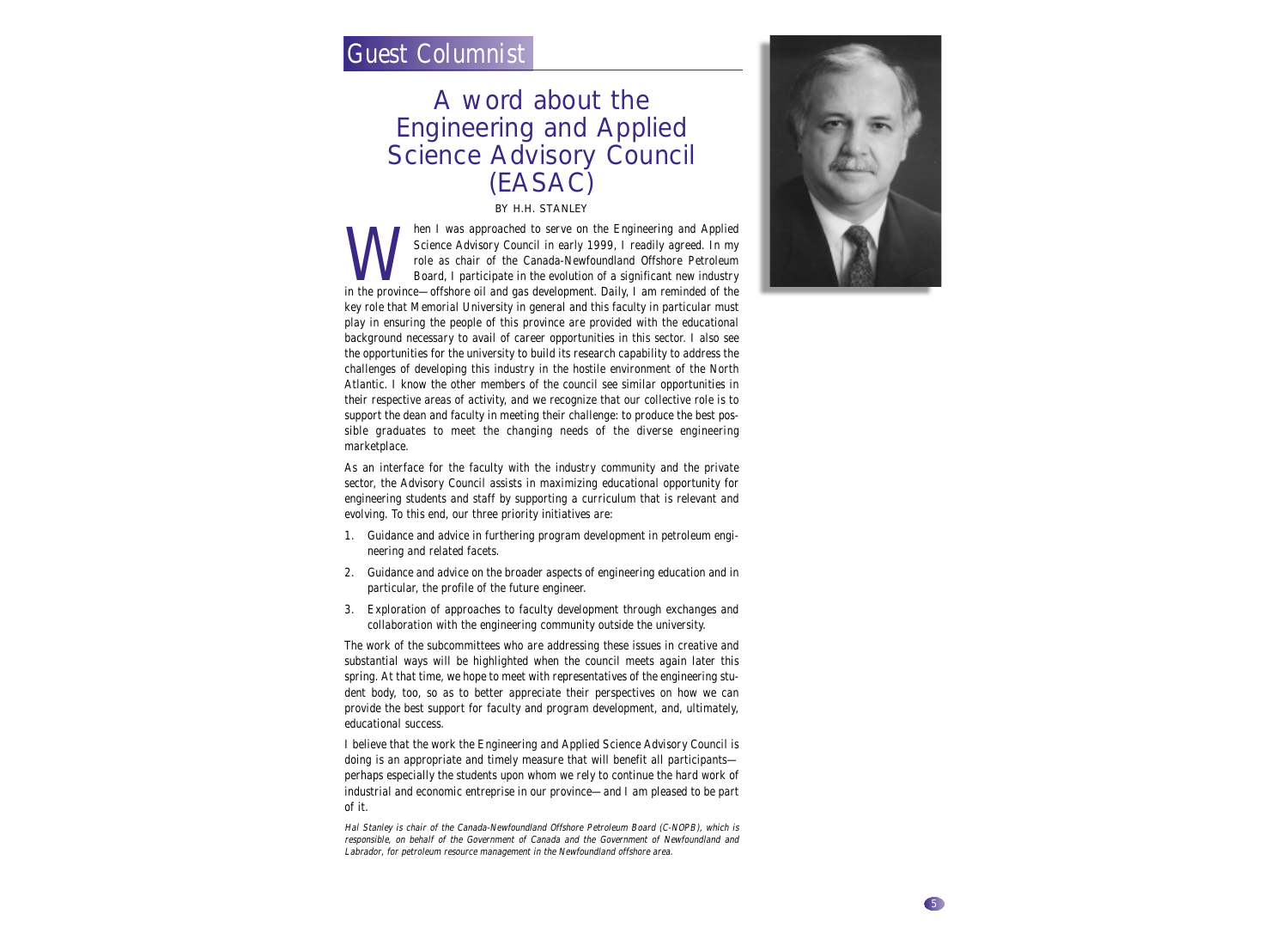### Research **Profile Faculty**

### Building a safer industry

or a province starting down the<br>road to an oil and gas industry,<br>the news could not be better.<br>First, we have one of the<br>world's foremost environmental engior a province starting down the road to an oil and gas industry, the news could not be better. First, we have one of the neers in our midst, a professional whose specialty is oil site environmental protection and remediation. Second, he's just won a considerable research con-



Dr. Tahir Husain has received a research contract in the amount of approximately \$300,000 from Saudi Aramco. The Memorial civil engineering professor will perform a three-year study on the development of a risk based corrective action (RBCA) computer model to assist in site remediation, or oil field cleanup.

The technology Dr. Husain is working on is important to the industry abroad and locally because exploration, transport, and refining activities usually mean some amount of site contamination. With Hibernia in production, Terra Nova on the horizon,

and White Rose waiting in the wings, environmental considerations of the burgeoning oil industry are crucial to the sector's continuing success in the province. Dr. Husain's model will determine the extent of contamination, associated risk, and availability of remediation technologies in order to target site-appropriate solutions and optimize extent of cleanup. With the aid of a database enabling site prioritizing and information tracking, the MUN professor hopes his work will make the process of risk assessment faster, more effective, and more economical.



ideal candidate for this enterprise. Working for King Fahd University of Petroleum and Minerals in Dharhan, Saudi Arabia, from 1979 to 1995, Dr. Husain interacted frequently with Saudi Aramco, and, since moving to St. John's, has been invited back as a guest speaker at conferences. Dr. Husain was also project manager for the Kuwaiti

Oil Fires study, and wrote a book about his

experience, the foreword for which was contributed by Prof. John S. Evans of Harvard University. Dr. Husain credits these experiences with helping to inspire this research project. "Especially after the Gulf War, with seven to eleven million barrels of oil spilled and more than 700 wells on fire, there is a lot of awareness now on environmental cleanup and environmental restoration."

The technology transfer between Saudi Aramco the world's largest and longest-running oil company, with production of between six to nine million barrels per day (compared to 100,000 from Hibernia), and Newfoundland and Labrador heralds what many



hope will be just the first of many links between the burgeoning local industry and the more established Saudi one. "It is really a very nice way to transfer technology," Dr. Husain said. "I feel that this is a somewhat unique project, and a very positive way to move the faculty, the university, and the province into the international oil and gas market."

6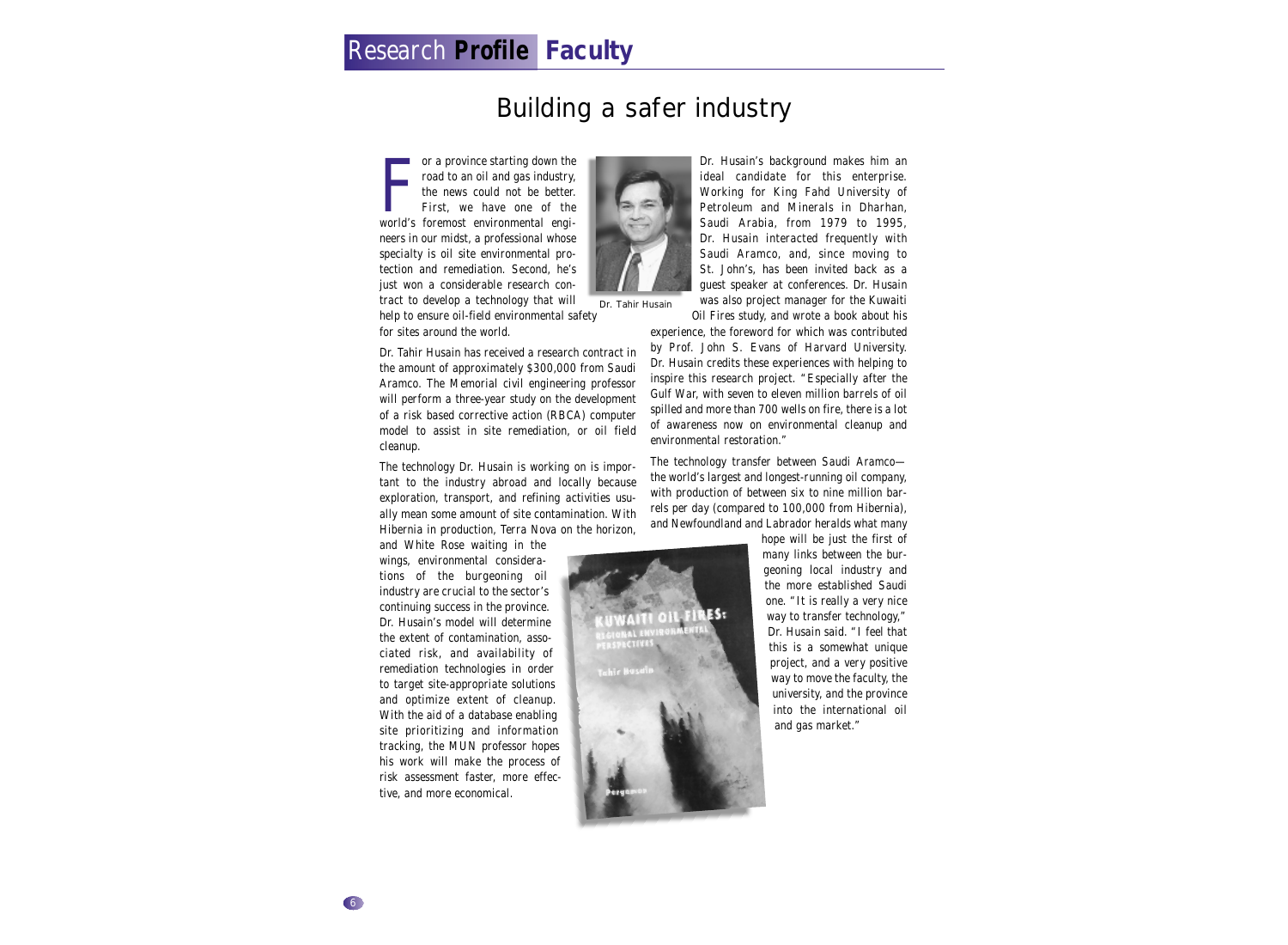### Research **Profile Student**

### Wearable computers

BY LI-TE CHENG

hanks to recent advances in smaller, cheaper, and more powerful electronics, wearable computers have become an emerging area of research, allowing people to perform computer-related tasks (such as email, note-taking, scheduling, and video) while on the go. Examples include tiny laptops, handheld organizers, and sophisticated cellphones with Internet connectivity. T

One of the research challenges in this area is user interface—creating easier ways for the user to operate the computer. For example, a paramedic performing first aid may find a wearable computer that can understand voice commands more effective than a keyboard. The interface must minimize the weight and space



used by any additional special equipment while still operating quickly, and despite the limited speed available on such tiny devices.

I am investigating user interfaces for wearable computers using a thimble-sized video camera with see-through display, both of which attach to the user's head and connect to a tiny computer only slightly larger than a paperback novel. The camera allows the computer to see what its owner is seeing, and the display presents graphics that may be helpful. Because the display is transparent, the user can see the realworld in addition to the computer graphics.

My research focuses on developing faster ways for the wearable computer to 'see' with the video camera, and has produced two applications demonstrating this work. The first application is an aid to memorizing piano music. Using a video camera, the wearable computer senses when the pianist is looking at his or her hands and shows sheet music on the head-worn display. This application lets the pianist concentrate

on practicing from memory by sensing when help is needed (through the movement of looking down at the hands), thereby encouraging learning. The second application is a device to assist in learning ballroom dancing. Similar to the piano system, this application is intended for a novice practicing alone and shows the proper dance motion only when the dancer is looking down at his or her feet. In this way, the dancer can focus on the steps in the proper stance, and can summon help from the wearable computer by looking down at the feet (a common situation when learning to dance).

In addition to my interest in wearable computers, the Multimedia Communications Lab conducts a wide variety of research in face recognition, ubiquitous computing, and computer vision. Anyone with questions about these technologies should contact Dr. John Robinson at john@engr.mun.ca.

Li-Te Cheng is a PhD candidate in electrical engineering at the Multimedia Communications Lab. He can be contacted at Icheng@engr.mun.ca.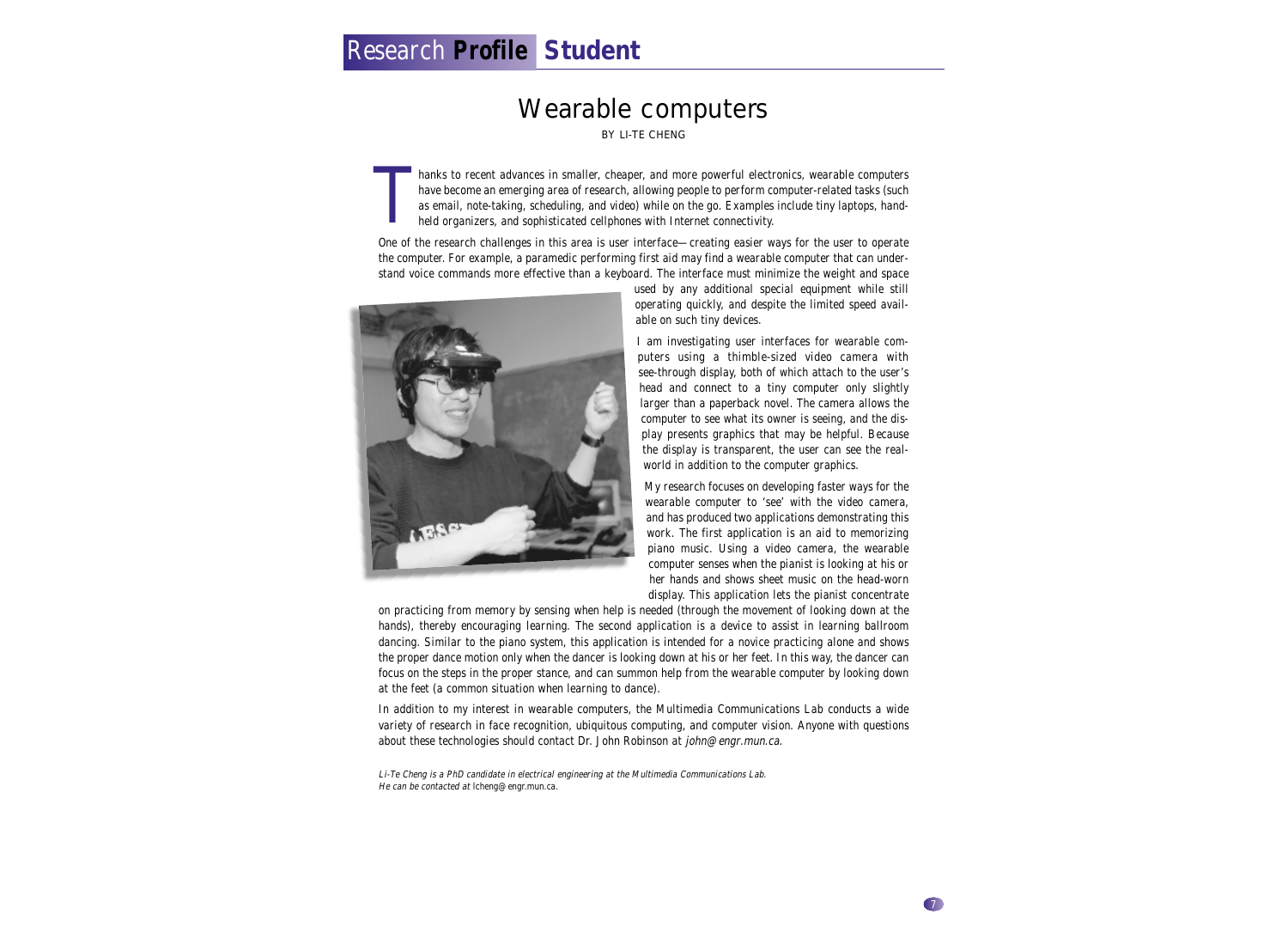### Vision

### Engineering education and research

BY RAY GOSINE

he primary focus of most Canadian engineering programs is technology, and current programs are very good at providing students with the fundamentals necessary to take a technical problem and produce an engineering solution. However, the focus of engineering practice is society: social needs drive technological innovation, and opportunities happen in a business and technical context. **T** 

To address this difference, engineering education must continue to evolve so that graduates can work effectively in the increasing job market of small or medium-sized enterprises (fewer than 500 employees), because these companies represent the base for technological innovation. Although our programs are highly regarded (because of regular external review by the profession and responsive revisions to program content), engineering education must be enhanced so that engineers are able to communicate with clients, customers, financiers, public, and staff; because ultimately, success or failure will depend largely on an engineer's ability to deal effectively with people. In addition to building on recognized program strengths, I believe we also need to look for linkages, internal and external, to create innovative professional programs, such as engineering-business and engineering-law—programs that respond to the needs of society. Co-operative engineering programs, at both the undergraduate and graduate levels, represent one such linkage and are extremely valuable to participating students.

Another challenge in engineering education today is to create mechanisms that will attract the best students into graduate studies and research, removing the disincentives of extended time commitment and lower funding. Canadian graduates often have

lucrative offers from employers long before graduation, so an additional 24 months to complete an advanced degree is not attractive, even when the graduate research is exciting and well-connected with national and international industry. It is important that we give our undergraduates a sense of understanding and ownership of the research activities of their faculty, such as by integrating faculty members' research projects into undergrad courses, so that students can develop an appreciation

of the significance of engineering research to Canadian industry. This relationship can also provide students with additional motivation and spark their interest in graduate studies.

There is also an opportunity for the engineering profession to play in raising levels of technological literacy, so that society can make informed decisions about technology. Effective cross-campus program collaboration could address this need—collaborations such as minors in engineering, technology courses for non-engineers, and joint appointments (such as a Chair in Technology and Society), and benefit the collaborators in the process. Engineering research differs from research in science, but that difference heralds a considerable potential for increased collaboration between scientists and engineers. Collaboration with industry and end-users would assist in the identification of research priorities, the execution of research programs, and the transfer of technology to industry, addressing the longer-term needs of industry while providing regular interaction and starting points for research projects between faculty and industry—interaction which also provides opportunities for research funding, as we see in the NSERC Research Grant programs. I see an opportunity for faculties to lever NSERC grant success into success in collaborative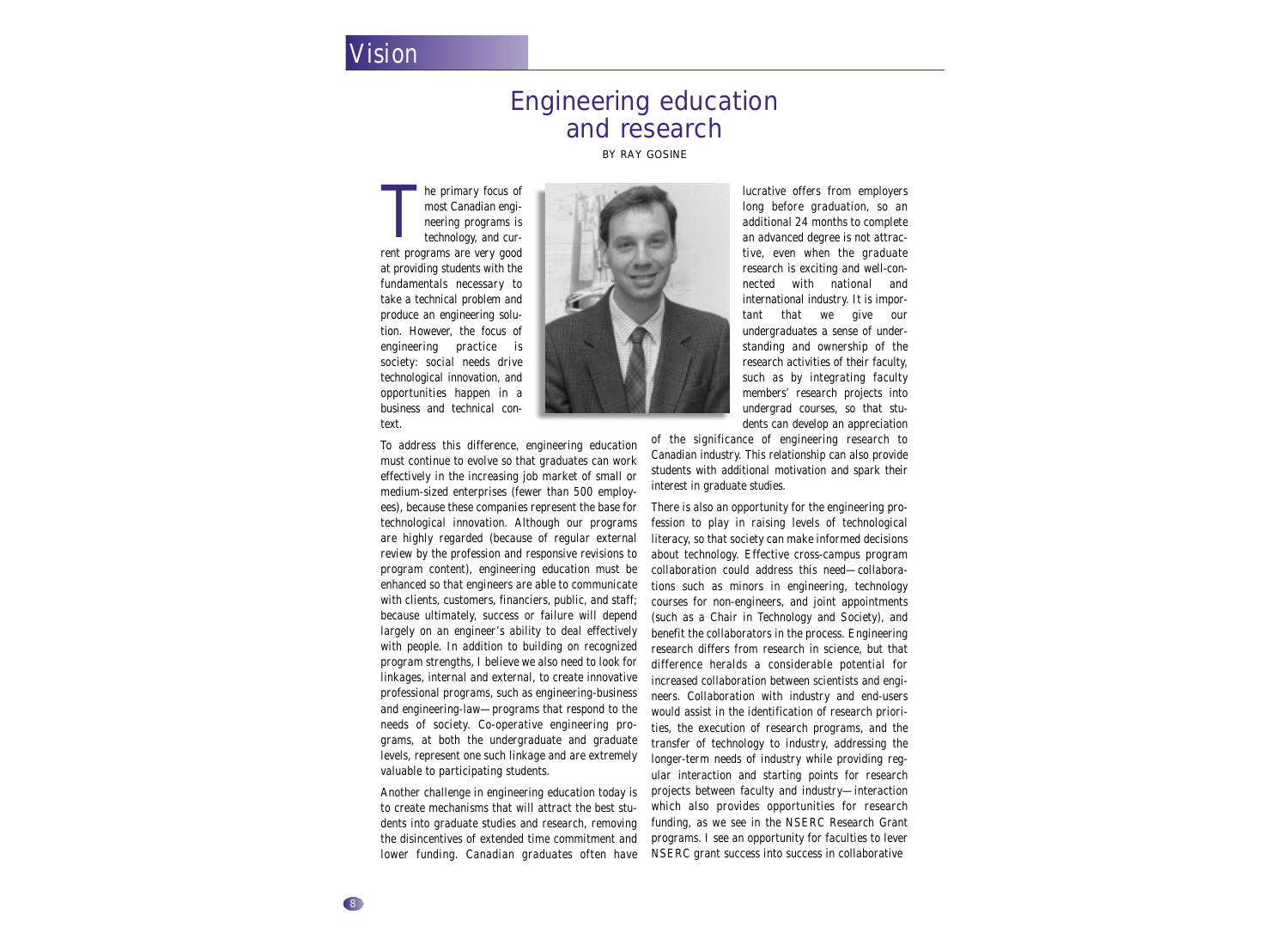granting council programs that require chris cont'd from page 1 public/private sector funding. Moreover, NSERC Research Grants can be used to seed research projects that attract industrial sponsorship and improve research and funding opportunities for graduate students.

Therefore, engineering faculties should be more aggressive in their pursuit of industry—not just its money but its niche research opportunities, and faculty members must be prepared to demonstrate their expertise in a form that is relevant to industry. We need high visibility as proficient, dedicated, and effective collaborators. Engineering faculties must be more open to industry, both in terms of being interested in its longer term R&D needs, and being capable of securing and executing significant research projects in a professional manner. To achieve this receptivity, universities should look closely at the mechanisms, such as industrial chairs, outreach centres, arms-length R&D units, secondments to/from industry, and university-industry technology parks, that could be used to create an effective engineering research enterprise. It is important for faculty and university administrators to encourage, support, and reward the pursuit of engineering research.

The faculty at Memorial must continue to play a central role in underpinning the development of expertise and advanced technologies that will allow our industries to be internationally competitive. We must educate highly qualified, innovative graduates who are prepared for careers that will challenge them to consider technology in the context of both social needs and business climates. Innovative and effective collaboration is essential for our faculty, and new opportunities for industrial chairs and other research enterprises must be identified and pursued.

I am very proud to be a graduate of the engineering program at Memorial and, as a member of faculty, I hope that our current graduates will look back and recall us as a team characterized by high standards in teaching and by broadly defined and engaging research activities that included a strong component of basic research underpinning the vigorous pursuit of applied, collaborative research opportunities.

Dr. Ray Gosine is an associate professor in electrical engineering and director of Intelligent Systems at C-CORE. He won the Petro-Canada Young Innovator Award in 1998-99.



"I love cycling. Actually, I love every event I do—road racing, mountain biking, cyclocross. I love them all."

Initially reluctant to race, McNeil's first medal win in Pippy Park got him hooked, and now his interest in cycling plays a part in his career decisions—even his choice to pursue engineering. "I'd always been into the technology side of cycling, because especially in competition, if you don't have the

right equipment, you can't compete. And I love to design things, so mechanical design completely suited me."

McNeil uses his engineering work terms to fund his cycling habit. His sponsorship from Trek Bicycles and Canary Cycles in St. John's is crucial—bikes can run around \$6,000 each. "He's been a big influence on me," McNeil said of shop owner Joe Planchat, whom he's the first to call after a race.

Being a part-time cycling champ and a full-time engineering student is no easy ride, but despite the workload, McNeil finds an hour a day to train and eight hours for sleep. In the off-season, he stays off his bike and tries new things, like cross-country skiing and running, weight training, and swimming.

During a move to Ottawa for work term last November, McNeil raced twice a week—in addition to riding to and from the competitions—and it paid off. Within a 10-day span, he did the best racing of his life, placing second in his age group in a local race, then winning silver at the nationals in St-Sauveur, Quebec—Newfoundland and Labrador's first elite Canadian championship medal. McNeil returned to Ottawa only to leave again almost immediately for a business trip to Toronto, all the while trying to figure out how he'd get to Chicago the *next* weekend for the American National Race Series Super Cup, one of the largest and most competitive race series in North America. "I wanted to know just how well I'd fare against the next level of competition. Because if I didn't go, it'd always be in my mind, 'How would I have compared?'" Of course, McNeil compared extremely well, placing 10th in his age category against riders from all parts of America, Canada, and Europe. He then hopped a plane back to race the next day at the Ontario Provincial Championship in Oshawa—where he won!

Ranked at 103rd in the world—the third highest-placed Canadian, McNeil is grateful for his success and has surpassed goals he didn't even imagine he could set, but remains philosophical about his skills in both cycling and engineering. "You have to train so hard to do well in the races, and you have to study so hard to do well in your exams. And everything that goes along with training, the same things apply to studying: you have to eat right, you have to get your sleep, you have to study hard all the time." McNeil hopes to return to Ottawa this summer to push both his design skills and his racing to newer heights.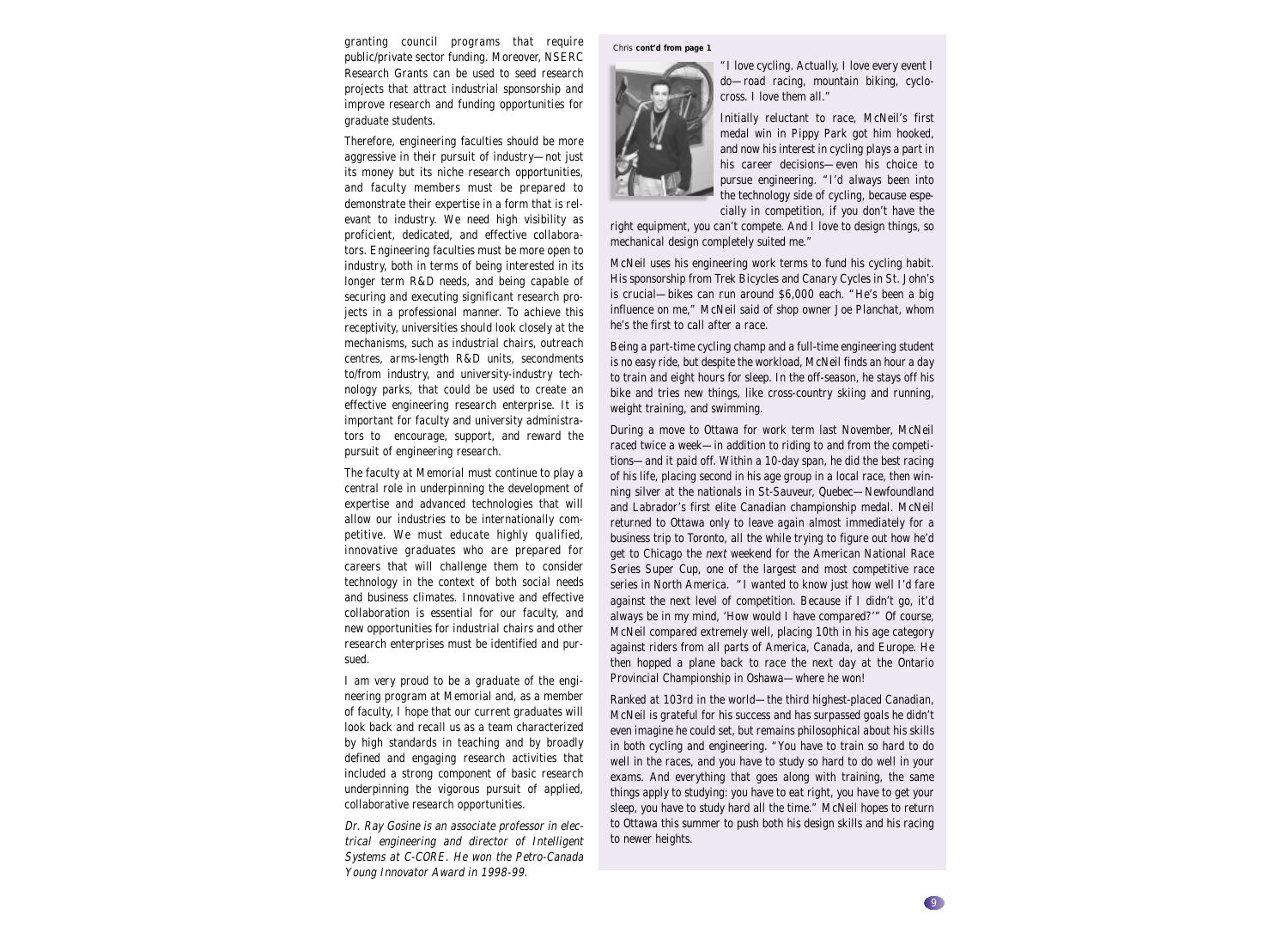# Discipline Update

## Civil

Civil Class of 2001 took part in the 16th Annual Bridge Building Competition at Concordia University in Montreal in March. Participating students were Kim Babstock, Daniel Bourgeois, Kris Clarke, Chris Connolly, Gary Davis, Rodney Keats, John Lambe, Dion Lewis, Anne Stapleton, and Dan Whiffen. After months designing and constructing bridges out of popsicle sticks, toothpicks, white glue, and dental floss, the students had just two hours to assemble their creations. This was the first time in six years that Memorial attended the competition, which we won in 1991. See story page 4.

Dr. Leonard Lye, Chair of Civil Engineering, was invited to attend the Tetra Society of North America Special Orientation Meeting and Conference in March. The Tetra Society is a volunteer organization consisting of engineers, technicians, and health professionals who design and build assistive devices for people with disabilities, recognizing that people are not handicapped by their disabilities but by obstacles or barriers in their living environment. Many faculty members are proud volunteers for the group, and Dr. Lye is the founder of the Newfoundland Chapter and the local coordinator.

## Electrical and Computer

Think of all the stationery that'll get redone. The Electrical Engineering discipline has undergone a name change and will now be known as Electrical and Computer Engineering. The first class of students will convocate in 2002. Dr. Venkatesan, chair of the discipline, says that the name change was mandated to reflect the fact that the discipline offers these two different programs at undergraduate and graduate levels.

CDHAR is **a** hotbed of activity these days. Launched last spring, the new Centre for Digital Hardware Applications Research is consolidating and enhancing existing strategic facilities in digital hardware and ASIC design at MUN, and is hoping to share its expertise and resources with local industry. The current research focus of CDHAR is on application areas of switch fabrics for integrated broadband communications networks, quality of service issues in ATM networks, encryption systems for computer and communications security, and encoders for error control codes. The centre has excellent hardware and software facilities and is working with an extensive team of expert personnel, including three electrical computer engineering professors, a computer science professor, a post-doc fellow, two PhD students, five masters' students and several Term 8 project students.

The centre began a weekly seminar series last fall to discuss selected issues on broadband communications networking, and has attracted encouraging participation. Seminars continued this winter until the first week of March, with meetings held every Thursday afternoon. The presenters included Prashant Mehrotra, Howard Heys, and Li Cheng, and covered topics such as IP quality of service, network security, and multicasting on IP over ATM networks. For information on upcoming seminars, please visit: www.engr.mun.ca/~cdhar/

CDHAR is planning a short Continuing Engineering Education course on Quality of Service in ATM and IP for this May or June, and will post information on the Web site when it becomes available. The centre also proposes to deliver a tutorial on Quality of Service in Internet at the Canadian Conference on Electrical and Computer Engineering, to be held in Halifax May 7-10, 2000. In exploring expansion and alliances with local industry, CDHAR invites contact from anyone with current or future plans for ASIC design and digital hardware development. E-mail CDHAR@engr.mun.ca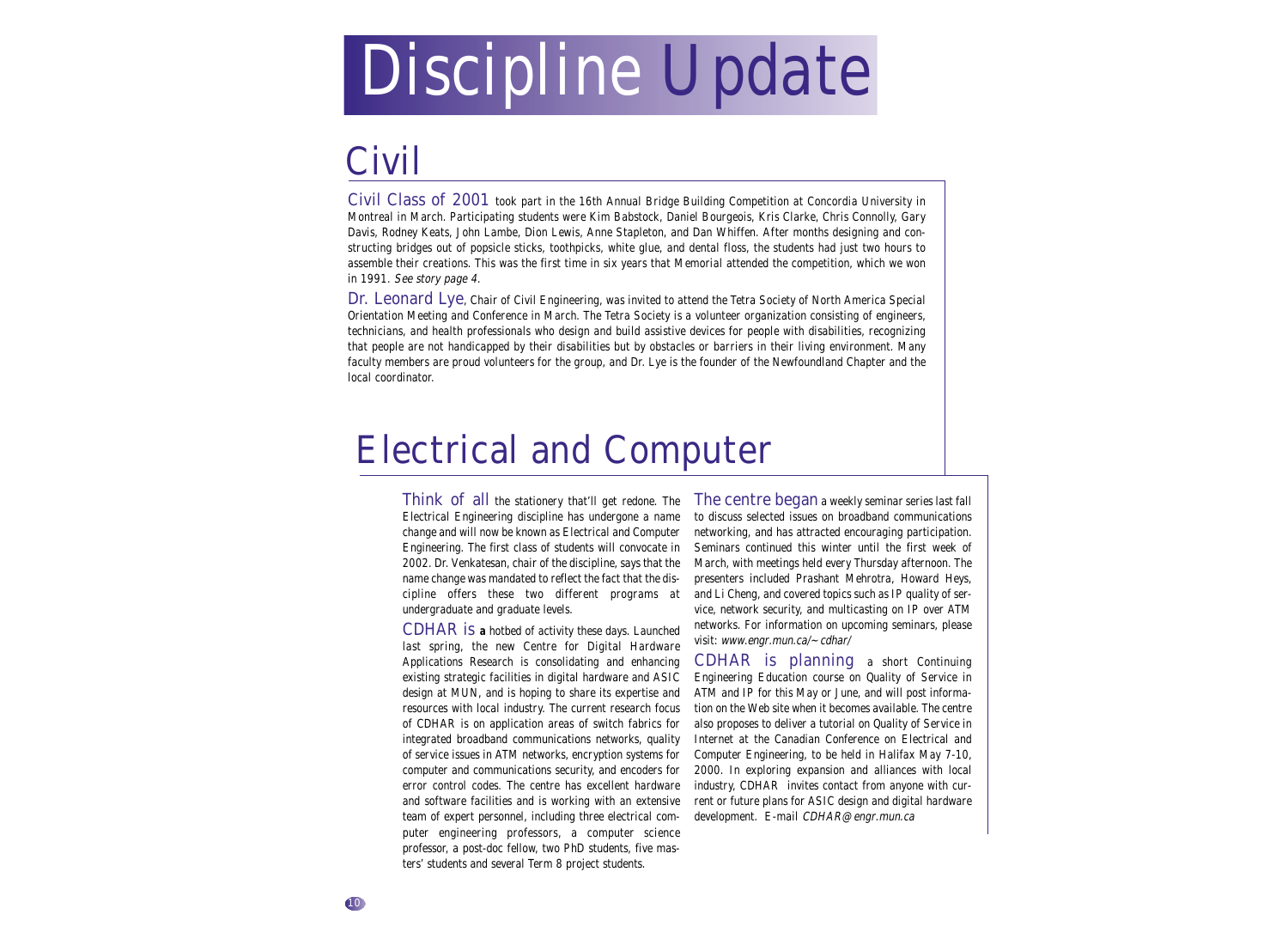## Ocean and Naval

Good news on the research front came in January in the form of an NSERC strategic grant for the AUV project. The work aims to improve assessment and management of environmental impacts of offshore oil and gas operations, with a major focus on designing and operating robotic submarines to carry out specific missions, such as taking water column samples around a platform. The flexibility afforded by a small submarine may result in more and better information, helping improve analytical modeling efforts. Three-quarters of the over \$1 million funding comes from NSERC. Congratulations to the team: Dr. Chris Williams (IMD), Dr. Brian Veitch and Dr. Mahmoud Haddara (ONAE-MUN); Dr. Tahir Husain, Dr. Siu O'Young, and Dr. Michael Hinchey (MUN); Dr. Charles Randell (C-CORE); and Dr. Meyer Nahon (U. Vic). See story page 3.

Students continue to find great work-term jobs from Helsinki to Houston and from St. John's to San Francisco. Tracy Dawe, a senior ONAE student, spent her sixth work term in Vancouver with the design firm Robert Allan Ltd. Ms. Dawe worked on the design of a fast catamaran ferry for Alaskan owners, an experience she found thoroughly enjoyable. The cumulative experience of six work terms is part of the reason why the ONAE program at MUN is regarded highly among employers.

Oceanic Consulting Corporation is a local engineering firm specializing in performance evaluation of naval architectural and ocean engineering systems for international clients. As an alliance venture between the private sector, IMD, and Memorial, Oceanic is the commercial front door to one of the world's most comprehensive collections of ocean engineering facilities, including our wavetank. At last count, 14 of the 21 people working with Oceanic were MUN graduates, and of nine engineers, seven are ONAE graduates and four of those have MUN graduate degrees. The alliance has also seen ONAE faculty serve as scientific advisers on Oceanic's commercial projects, and the commercialization of software originally developed by faculty researchers, such as the ship motion software by Don Bass. Oceanic is also a regular co-op employer and its growth has had a major positive impact on all facets of the ONAE program.

Memorial is home to one of 22 student sections of the Society of Naval Architects and Marine Engineers, or SNAME. An international professional society with over 12,000 members, SNAME is dedicated to advancing the practice of naval architecture and marine engineering. One of the ways its members do this is through local section meetings, which are becoming a regular feature in our community. This semester's meeting at the end of February featured a presentation titled Design and Construction of the Terra Nova FPSO, by Bob Dunsmore, FPSO project manager with the Terra Nova Alliance.

A group of six people from our community attended the SNAME annual meeting in Baltimore this year. Oceanic Consulting's Dan Walker and Noel Murphy headed up the Oceanic booth in the exposition, while Dr. Brian Veitch and Dr. Neil Bose presented papers, along with Shawn Searle, who is now with Oceanic. Krista Lewis, an ONAE student at MUN, took part in the student congress where the team project was to design, build, and test a model submarine and present the results—all in one morning! Ms. Lewis was sponsored by the Faculty of Engineering and Applied Science and the Newfoundland and Labrador section of SNAME-CAS. SNAME undergraduate scholarships were awarded this year to ONAE students Corwyn Moores and Andrew Murdey. Congratulations!

There's a lot going on in ONAE! Check out our Web site links: www.engr.mun.ca/OERC/, www.oceaniccorp.com/, and www.engr.mun.ca/Naval/

## **Mechanical**

With the faculty developing a petroleum option for all disciplines, the mechanical group is busy working on ways to ensure that all mechanical students who take this option continue to get a good understanding of basic mechanical engineering. In addition to this new initiative, the department already has separate options in design and manufacturing, which are in the process of being combined into a single option.

Mechanical Engineering continues to be the focus of the outreach program. In fact, all but two of the dozen or so work term students hired by IOG have been mechanical engineering undergrads. Our students tend to work in and around the Structures Lab and the Rapid Prototyping Lab. Demand for mechanical work term students and graduates also continues to be strong in the oil industry, a major employer both locally and overseas, especially in the U.K.

The Canadian Society of Mechanical Engineers (CSME) has been keeping a low profile in recent years, and there is a movement afoot to make it a more effective society. Norm Jeffrey, who works within the faculty as special science and technology advisor to the pro vice-chancellor, is leading this effort. Jeffrey is the president of CSME.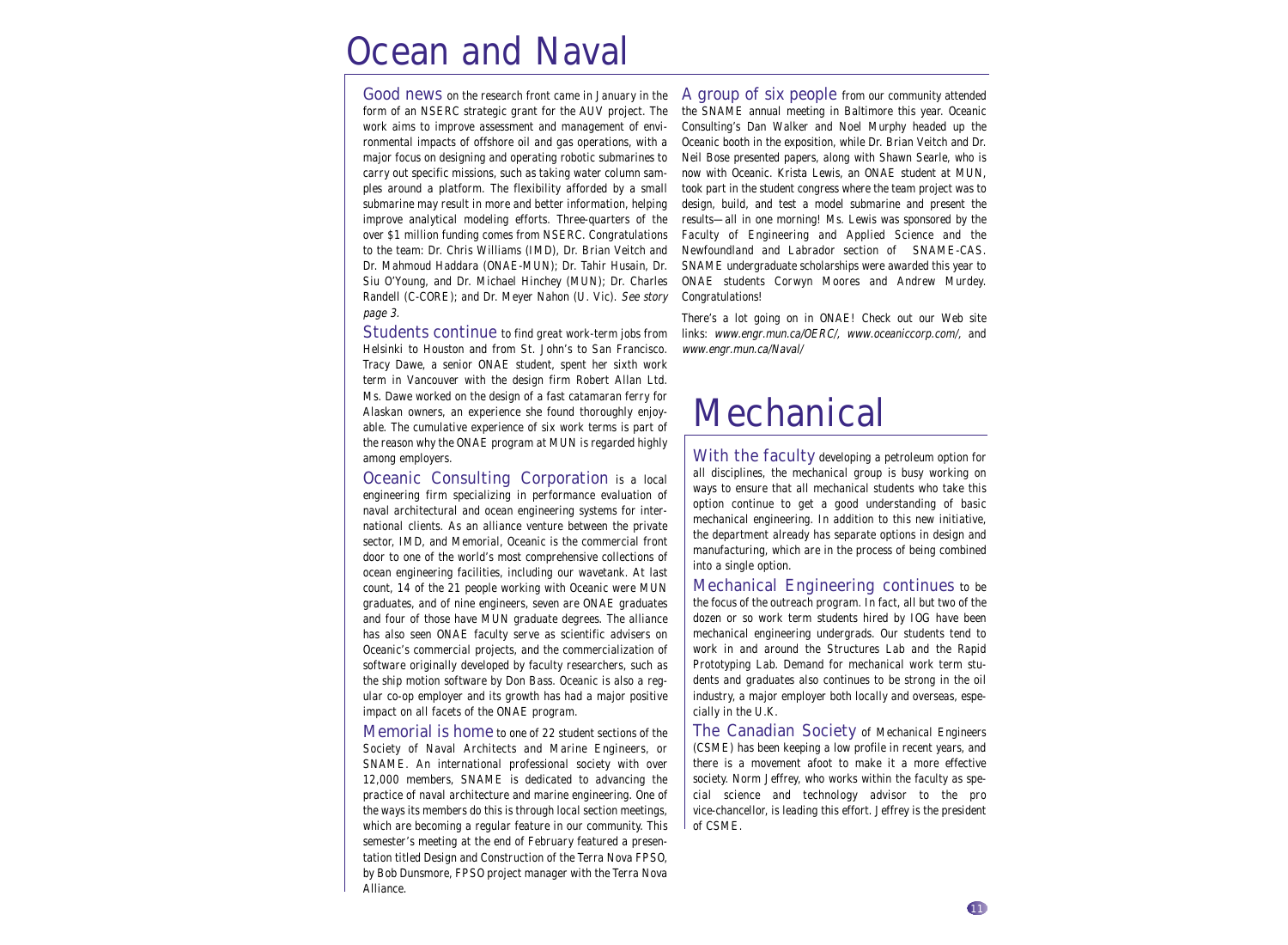#### **Perspective**

### Engineering at Memorial: Some history (and a little philosophy)

By G. R. Peters

suppose one would ex<br>there would be an artic<br>place (although 1 off<br>request (and an oppor<br>development of our faculty. suppose one would expect that in the inaugural edition of Benchmarks there would be an article with a title like this one. As a veteran around the place (although I officially retired in 1996), I could hardly refuse a request (and an opportunity) to reminisce about the early days and the

Engineering and Applied Science at Memorial University goes back to 1931 back to before we even were a university—and the three-year engineering diploma program established at that time ran for nearly 40 years. Graduates usually went on to the Technical University of Nova Scotia, with whom Memorial had a formal agreement, to complete their degrees. As the years passed these engineers (and a sprinkling of others) laid the foundations of the profession in Newfoundland and Labrador. The building that now houses the faculty is named for the first and only engineering dean of that period, Dr. S. J. Carew. Sad to say, another pioneer of the period and someone known to the whole university community, Prof. Jack Facey passed away in February.

In the late sixties, Memorial decided to establish a full professional degree program in engineering. The new dean was a young professor from the University of Waterloo, Dr. Angus Bruneau. Waterloo had been the first university in Canada to set up a co-operative engineering program—one in which students undertake paid work terms in industry as part of their education. With some innovations of our own, the Waterloo example became the model that Bruneau and his colleagues used for the new programs at Memorial, and in 1974 the 74 students of our first class were granted degrees. In 1975 we got a new building (the present one) and we were finally able to accommodate the expanded undergraduate and new graduate programs and establish research facilities necessary for the developing faculty.

In order to set up the co-operative side of the program, the first director of the Division of Cooperative Education was recruited from industry. Peter Young was identified with our co-op programs for many years, and, working with Dean Bruneau and a few colleagues, he initiated an ambitious undertaking to recruit industrial partners all across the country for student work placements. It was a challenge—our program was hardly known then and co-op students were a relatively new phenomenon; Memorial was only the third institution to set one up, and Waterloo had started it all just four or five years earlier. But in that small beginning was the start of an industry outreach and alliance relationship.

By any judgment, our cooperative educational system has been very successful, and we often hear glowing reports from students and industry about the benefits. However, what is perhaps not said often enough is that when employers provide opportunities for students in their companies, they are becoming involved in the educational process. The experience our students gain on work

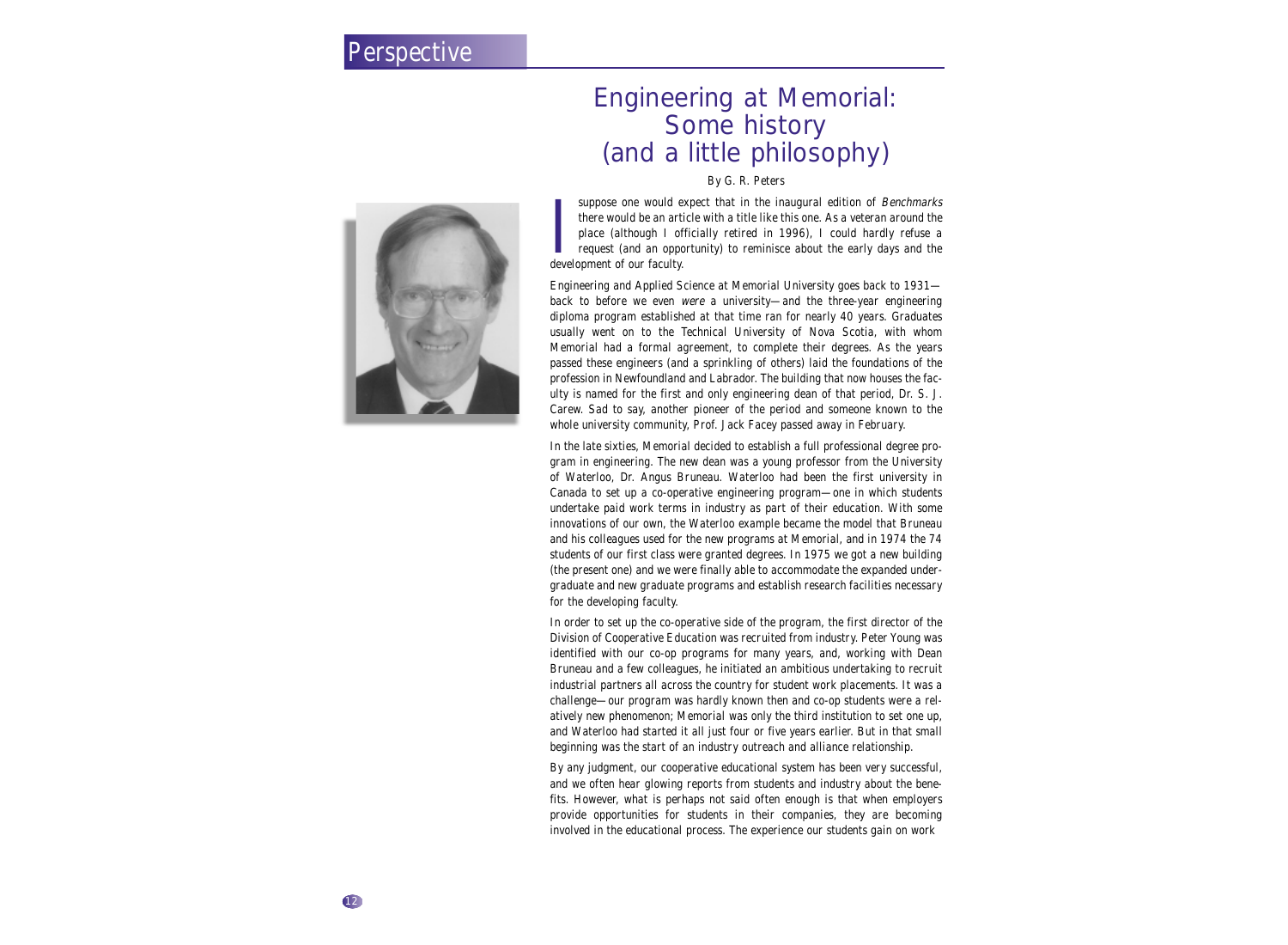terms is a vital part of their education, and they bring the results of this experience back to the classroom. It is therefore true to say that industry is a key partner in the education of engineering students.

Another innovative approach taken in the early days was the choice of an area for academic research and development. Under Dr. Bruneau's leadership, we decided to build an R&D program that was particularly relevant to the province and practically undeveloped in Canada at the time—ocean engineering. This was the beginning of a strong local capability in offshore and ocean engineering which continues today. Of course, we have also developed many other strengths over the years, and there is now research and graduate study to the PhD level in all the disciplines, as well as centres for specialities such as multimedia communications, biomedical engineering, manufacturing technology, and industrial process automation.

There is probably no doubt in anyone's mind that education in any form has economic value. But in a field such as engineering, the links should be especially strong. I think Memorial's engineering programs can take some pride in what has been accomplished in this regard.

The first link between Memorial Engineering education and economic development is through our graduates—the area where we begin to see the economic fruits of the educational process. Although we often hear the concern expressed that our educational effort is ultimately wasted if many people choose to leave this province, you might be surprised to know that many of our graduates either don't go away or don't stay away. There is very good data to show that over the long term, more than 60 per cent of our graduates work here, and they stay or return to work for the very best of reasons—because they want to and because they can make a living here. It is also a mistake to think of engineering graduates only as job seekers; many turn out to be job creators, as even a cursory examination of local engineering firms will show.

The second important link relates to the technological components of the economy—an economy that we all know is becoming more and more knowledge-based. For example, at this university, and associated with it, there is some of



the world's best infrastructure for dealing with marine R&D, including the Ocean Engineering Research Centre, C-CORE, and the NRC Institute for Marine Dynamics, with its first-rate ice tank and sea-keeping basin. Another economic benefit, which is often not sufficiently appreciated, is that these (and other) technological research centres generate businesses which can successfully detach themselves from the institutions and become spin-off or independent enterprises. In the St. John's area alone we've seen remarkable growth of R&D based high-tech companies over the past few years, and some have roots in the institutions described here.

For those of us who have been involved in engineering education, research, and development at MUN over the last 30 years, it is rewarding to see the progress that has been made. There is no reason to think that it should not continue as we move from strength to strength.

Dr. G. R. Peters retired in 1996, after 33 years with Memorial. He served as dean of Engineering and Applied Science from 1982 to 1992, and is still teaching part-time.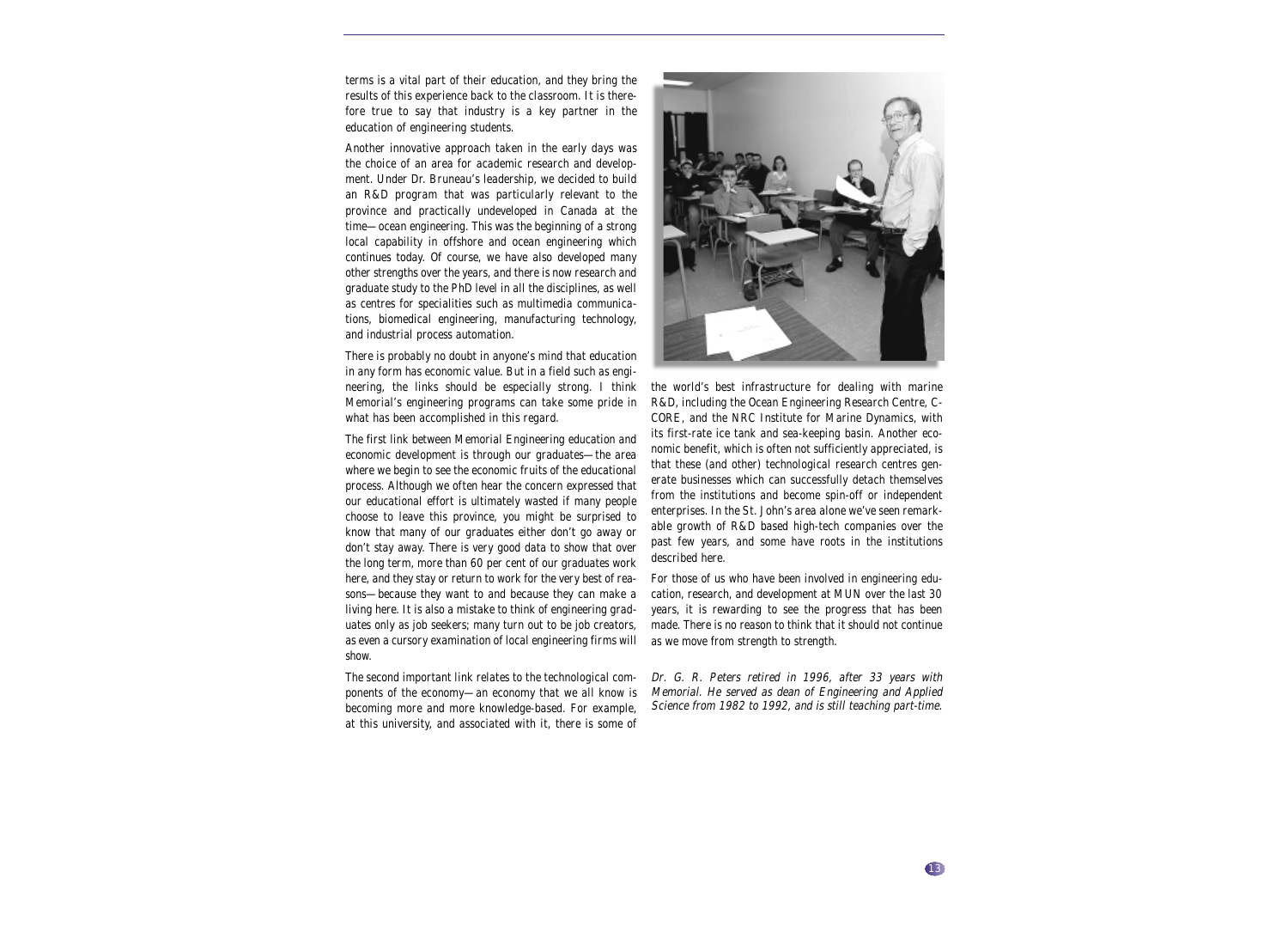#### Alliances *cont'd from page 1*

can add value to the local and national enterprise. When the oil and gas activities taper off, we'd like to have a legacy here that will be such that our people will be able to participate fully in opportunities elsewhere, on an advisory basis. So we'll still have the talent, opportunities, experience, and the jobs here, because the infrastructure will be here."

As helpful as the council is, however, it is certainly not participating entirely out of charity. "It's an iterative process," Dean Seshadri elaborated. "We also diffuse technology to industry. We have strong accreditation here for all our programs, and we have discovered that we're doing a lot of things right."

The Advisory Council's reach extends to many facets of the faculty's operation, including considerations of faculty

development, the future engineer, and emerging technologies. To this end, the council has created a subcommittee on faculty development, a tool of the department to enhance the academic professional culture of the unit by exposing faculty to a broader worldview. It's an idea that began in Germany, where many engineering professors are intricately connected to a university and an industrial complex.

Dean Seshadri believes this outreach initiative will be beneficial to the university, the faculty members, and especially the students. "It's good for our students to see these things. They see a culture of success emerge right in front of their eyes and they get confident. It's a very subtle process."

#### EASAC is:

- Chair: Hal Stanley, chair and CEO, Canada-Newfoundland Offshore Petroleum Board
- Vice-Chair: Albert Peach, Senior-President, Agra-Monenco Inc.
- Chair of Subcommittee on Engineering Education and the Future Engineer: Frank Davis, vice-president—Technology and Service, Newtel Communications Inc.
- Chair of Subcommittee on Faculty Development: Earl Ludlow, vice-president operations, Newfoundland Power
- Chair of Subcommittee on Offshore Petroleum Engineering: Andrew Adams, Hibernia assistant manager, Mobil Canada
- Greg Baiden, manager, Mines Research, Inco Limited— Ontario Division
- Anthony Binotto, mill manager, Irving Paper
- Gary Bruce, vice-president, Offshore Development & Operations, Petro-Canada
- Angus Bruneau, chairman, Fortis Inc.
- Larry Chanasyk, chief engineer, Navistar International Corp. Canada
- Bruce Hollett, deputy minister, Industry, Trade, and Technology
- Dave King, president and CEO, Seabright Corporation Limited
- Dennis Klein, manager of development, Syncrude Canada Ltd.
- Tom LeFeuvre, director general, National Research Council—Institute for Marine Dynamics [IMD]
- Wallace Read, president, Remas Inc.
- Jim Rogers, senior vice-president, PAPRICAN
- Max Ruelokke, general manager, AGRA—Brown and Root
- Lee Shinkle, executive vice-president, AMI Offshore Inc.
- Murray Thomas, regional manager, ABB Automation
- William Wells, president and CEO, Newfoundland and Labrador Hydro
- Judith Whittick, president and CEO, C-CORE
- R. (Sesh) Seshadri, dean, Faculty of Engineering and Applied Science
- Evan Simpson, vice-president (academic), Memorial University
- Mahmoud R. Haddara, associate dean, Undergraduate Studies, Faculty of Engineering and Applied Science
- Gary Sabin, associate dean, Graduate Studies and Research, Faculty of Engineering and Applied Science
- Neil Bose, chair, Ocean and Naval Architectural Engineering
- Leonard Lye, chair, Civil Engineering
- Michael Hinchey, chair, Mechanical Engineering
- R. (Venky) Venkatesan, chair, Electrical and Computer Engineering
- Paul Batstone, program manager, Engineering Co-operative Education
- Barbara Elliott, executive secretary, Faculty of Engineering and Applied Science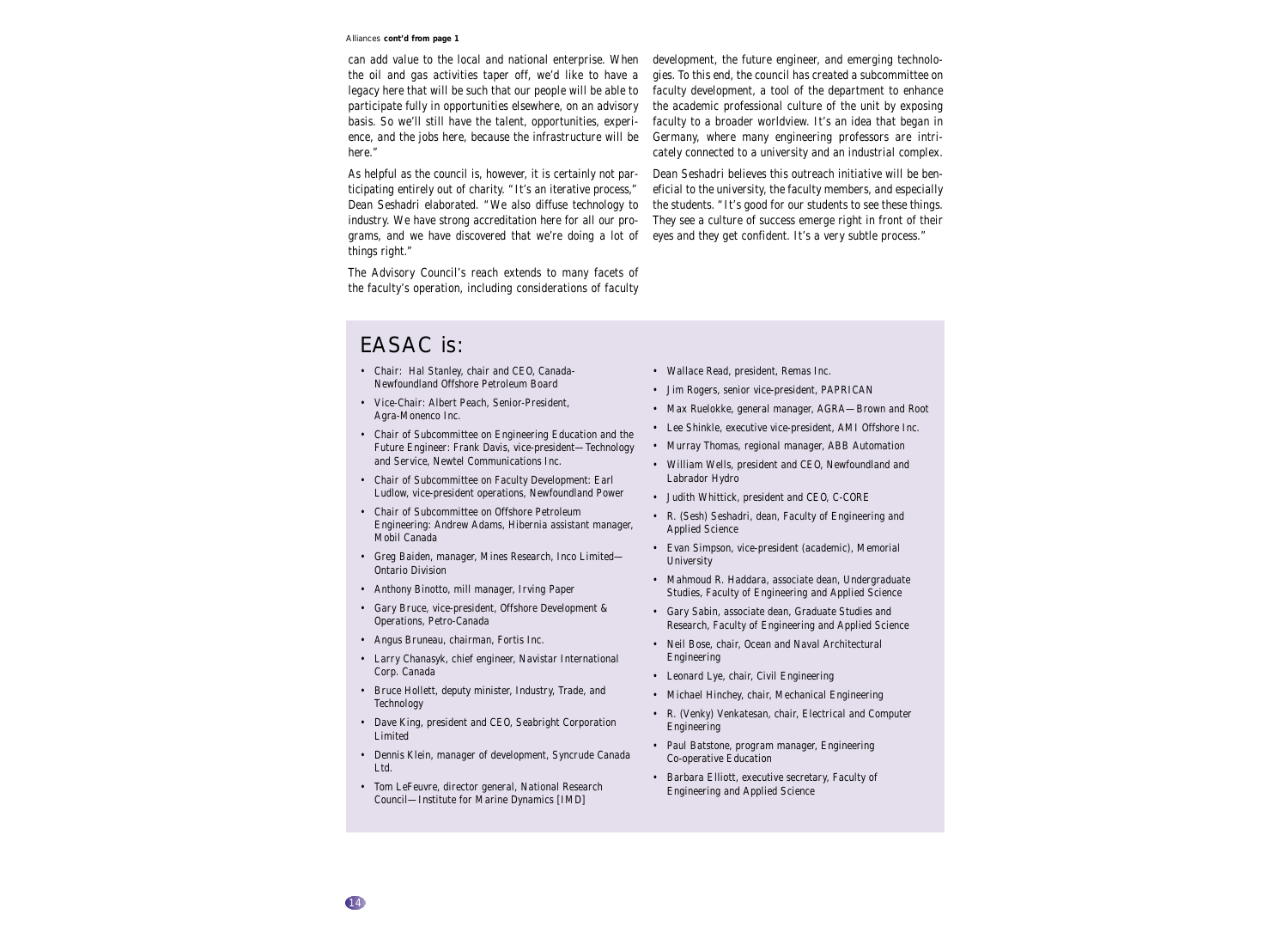### Highlights

## What's new with CWSE



(L-R) Dr. Mary Williams and CWSE assistant Carolyn J. Emerson.

The NSERC/Petro-Canada Chair for Women in Science and Engineering (CWSE), which works to increase the participation of women at all levels in engineering and science, has had a busy past few months and will have an even more exciting time ahead.

The five regional NSERC Chairs for Women in Science and Engineering met early in 2000 in Laval, Quebec, for discussion of national initiatives. Then, in March, Dr. Williams gave a presentation titled Access and Merit: the Debate on Incentive Programs as part of the Women's Studies Speakers' Series.

At the top of the agenda, however, is "New Frontiers, New Traditions—a National Conference for the Advancement of Women in Engineering, Science and Technology" to be held in St. John's, July 6-8, 2000. Two hundred and fifty delegates from across Canada and other countries will meet to advance the participation and leadership of women in engineering, science, and technology. This conference, the eighth in a series of increasingly popular national ones, is organized by CWSE and the community organization, WISE (Women in Science and Engineering) Newfoundland and Labrador. Chairholder Mary Williams serves as program chair, and CWSE assistant Carolyn J. Emerson is the conference chair.

"New Frontiers, New Traditions" promises a rich program that will provide participants with new research results, techniques to enhance their work and career success, and examples of actions which achieve positive results. Work sectors featured will be oil and gas, information technology, environment, and academia, among others. Keynote speakers include: Dr. Anita Borg,



Student Melanie Doyle and former IDE Peter Saturley with MTC's Fused Deposition Modeler.

### Industrial Outreach Group

The Faculty of Engineering and Applied Science's Industrial Outreach Group, or IOG, is experiencing phenomenal growth. Since the initiative formally began in September of 1998, the IOG has been successfully providing timely and responsive industrial support services to the province via dedicated project engineering personnel and specialized facilities and capabilities.

IOG's team of highly-skilled Industrial Development Engineers, or IDEs (differentiated from traditional staff research engineers), are dedicated not only to organizing client project activity but also to ensuring goal-achievement and customer satisfaction. The IDEs, Jeff Wells and Pascal Milford, are supported in their work by two to four engineering co-op students each term. In addition, the IDEs avail of the expertise of the 12 staff technicians who work directly with the lab facilities.

To date, the Industrial Outreach Group has completed approximately \$200,000 worth of project activity, in addition to many non-funded inquiries, tours, and other liaison. The faculty anticipates that ongoing commitments, repeat clients, and enhanced marketing activities will translate into significant increases in project activities, over and above the increases experienced this year. IOG currently has more than fifty clients on file, and that list is constantly growing. The diversity of clients is considerable, ranging from individual

CWSE *see page 16* Outreach *see page 16*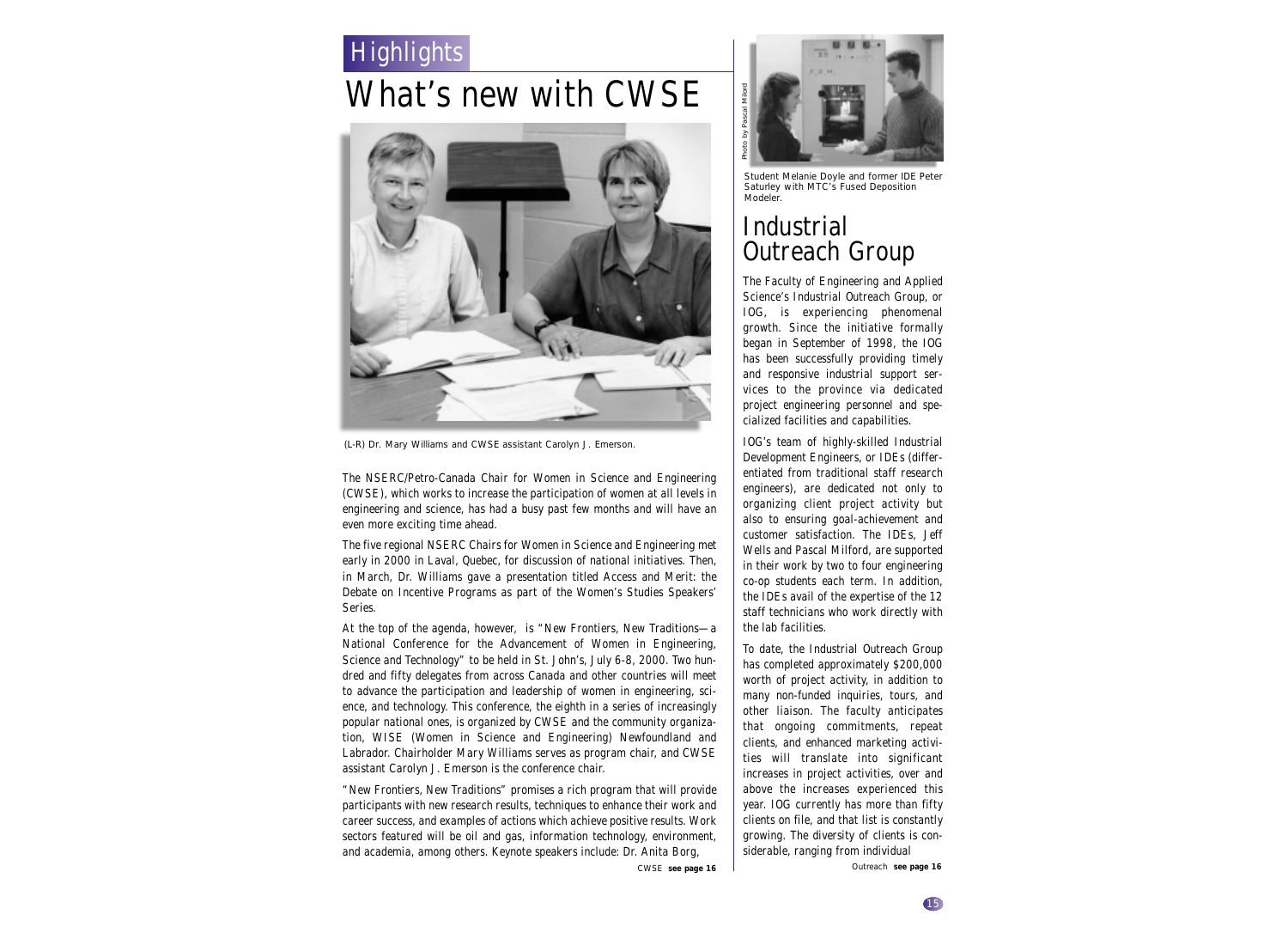#### Outreach *cont'd from page 15*

entrepreneurs starting with little more than an idea to established manufacturers seeking to expand their product base through design innovation or testing.

A key component in this growth has been the addition of two rapid prototyping machines in the Manufacturing Technology Centre (MTC), technology much in-demand for its revolutionary impact on product development, cost, and time efficiency. Essentially, the prototypers generate 3-D models of computer model files, saving clients from complex tooling, fixturing, or mold development, and troubleshooting design prior to final fabrication. Product applications range from local crafts to underwater sensors to special guitar acoustic design.

The second main area of client interaction has been in structures and materials testing. With the unique facilities and capabilities of the Faculty significantly augmenting the locallyavailable suite of services in this field, clients are now able to access more timely data and services that otherwise would be serviced by out-ofprovince firms.

IOG Coordinator Andy Fisher looks forward to the continued expansion of the faculty's industrial outreach and its increased participation in specialized client projects. He can be reached at: afisher@engr.mun.ca

CWSE *cont'd from page 15*



prominent computer scientist and founder of the Institute for Women and Technology; Kathy Sendall, vice-president of Technology and Engineering at Petro-Canada and chair of the Canadian Engineering Memorial Foundation; and Kathy Penney, vice-president of Jacques Whitford Environmental. Information and registration forms are

In other CWSE news, the Office of the Chair, the Newfoundland Science Centre, and WISE Newfoundland and Labrador partnered with the Girl Guides of Canada to participate in a provincial Guiders' conference in Gander in October of 1999, attended by 360 Guide leaders. The GGC represents a key audience for the CWSE as Guiders interact with 10,000 girls throughout the province. Carolyn Emerson reports, "Great hospitality and prominence on the program highlighted our presence at the conference, and we had many opportunities to meet with the participants. Those formal and informal interactions carried the messages of the importance of science in our everyday lives, the broad spectrum of career choices available to young women, and the leadership of women." There were also lots of fun, handson activities to provide resources to assist Guiders in delivering the science component of their program to their Sparks, Brownies, and more senior girls. That trip continued further west with a visit to the Abitibi Consolidated Paper Mill in Grand Falls-Windsor, and meetings with administrators and faculty at Sir Wilfred Grenfell College in Corner Brook.

available at www.mun.ca/cwse.

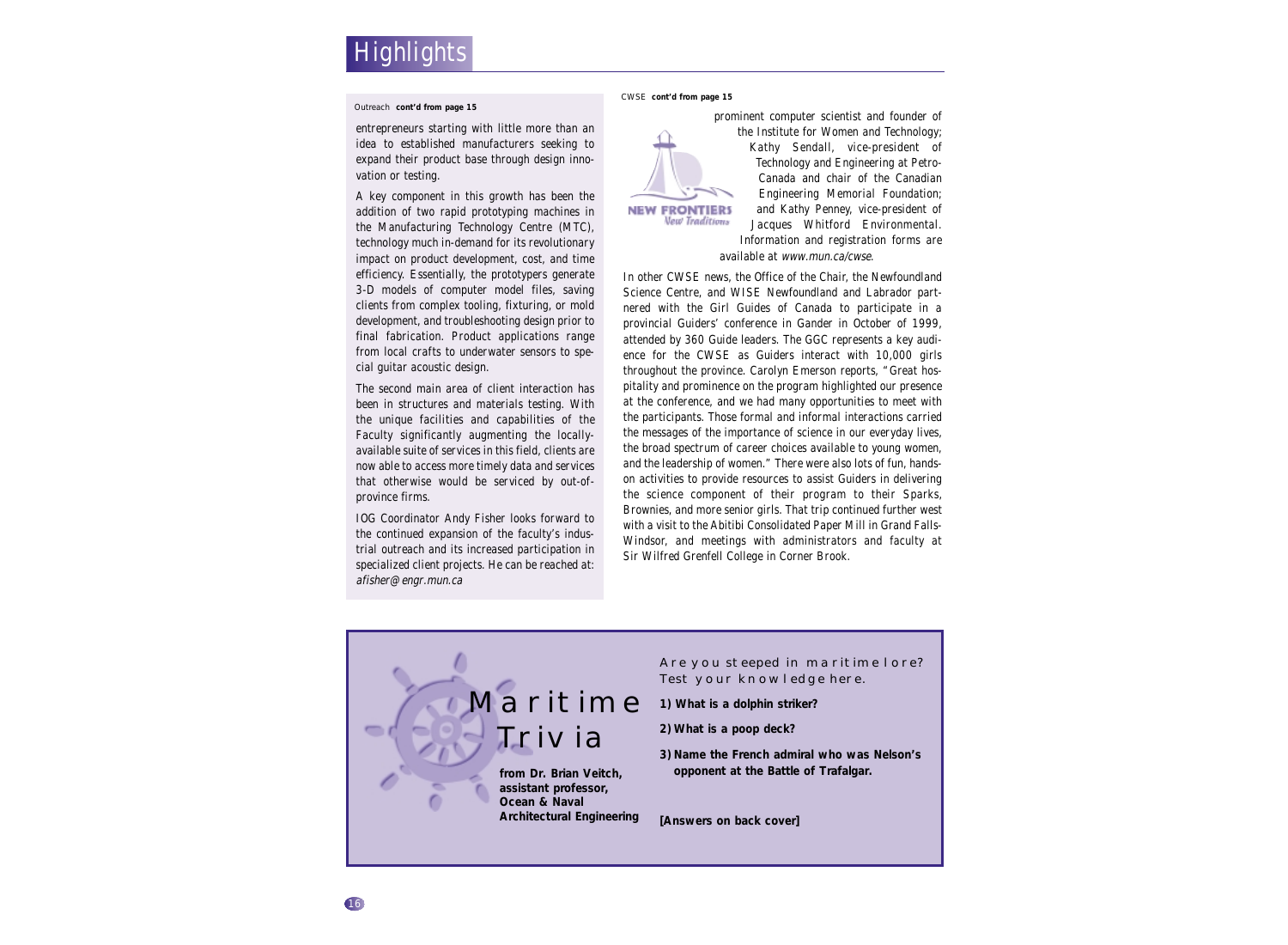### **Highlights**

#### Program delivery using mandatory co-op BY PAUL BATSTONE

Musical the faculty was<br>
established in the late<br>
1960s, it was with a<br>
bachelor of engineering program established in the late 1960s, it was with a decision to offer the using a mandatory co-op model. It is a decision that has had immense ramifications on our graduates, curriculum, faculty and community.

In those early years, the market for work term opportunities was wide open, the concept was relatively new, and there was little or no competition locally or regionally. The new faculty was faced with a number of significant challenges, including hiring teaching and technical staff, developing a curriculum, expanding graduate programs, establishing new research programs, and of course, supporting the small co-op



Although employment opportunities over the past 30 years have cycled and there have been a few periods of unemployment, even economic downturns have not seriously impacted the coop program to the point where we would question its viability. Mandatory co-op continues to be a key ingredient in our success, and an important component in our graduates' prospects; in fact, in recent years we have witnessed an increased demand for engineering education here at Memorial. Even as this faculty enjoys its successes, we are working to accommodate by providing additional methods of entry, such as bridging pro-

staff in creating a work term program and employer base.

Newfoundland and the other Atlantic provinces were not highly populated or industrialized compared to Ontario and Quebec, so a substantial effort was required to develop the first work term jobs. Even former Premier Joey Smallwood, in *I Chose Canada* (1973), warned of the everpresent danger created by this difference when he wrote:

"We are so far removed from the corridors of power, so far from the massed population and power of Canada, so far from the main Canadian market, so much out of the minds of Canada's principal captains of industry and finance, that we could easily be wasted down the drain. It will require our most stubborn determination to defeat the force of megalopolis."

However, in spite of our geographical isolation, the faculty received solid support from business, industry, and government, and the result has been an exceptionally successful engineering program. Our combination of a strong curriculum of more than 10 academic terms coupled with two years of work experience has produced graduates who are sought after upon graduation and who continue to make a valuable contribution. In recent years, this reputation has even been extended to the international level.

grams from community colleges and fast-track entry directly from high school.

As pleased as we are to increase our enrolment in these ways, however, these greater numbers do present challenges. Currently, we have an all-time high level of students at work (over 250 this semester), and to keep pace with these numbers, we need to expand our employer base for providing work term placements. Particularly for Term 1 & 2 students who—while not as technically advanced as more senior students—are nevertheless extremely enthusiastic and adaptable, employment work term shortfalls are reaching a critical level. To meet this challenge, we are making greater diversification in our employer base—not only within the province, but nationally and internationally, and across many industrial sectors—a paramount target.

So if you have a position or task within your company that could benefit from the expertise of a Memorial engineering co-op student, or if you'd like to hear from other employers who have benefited from their co-op experience with us, please contact me anytime: batstone@engr.mun.ca

Paul Batstone is the program manager for Co-operative Education in the Faculty of Engineering and Applied Science.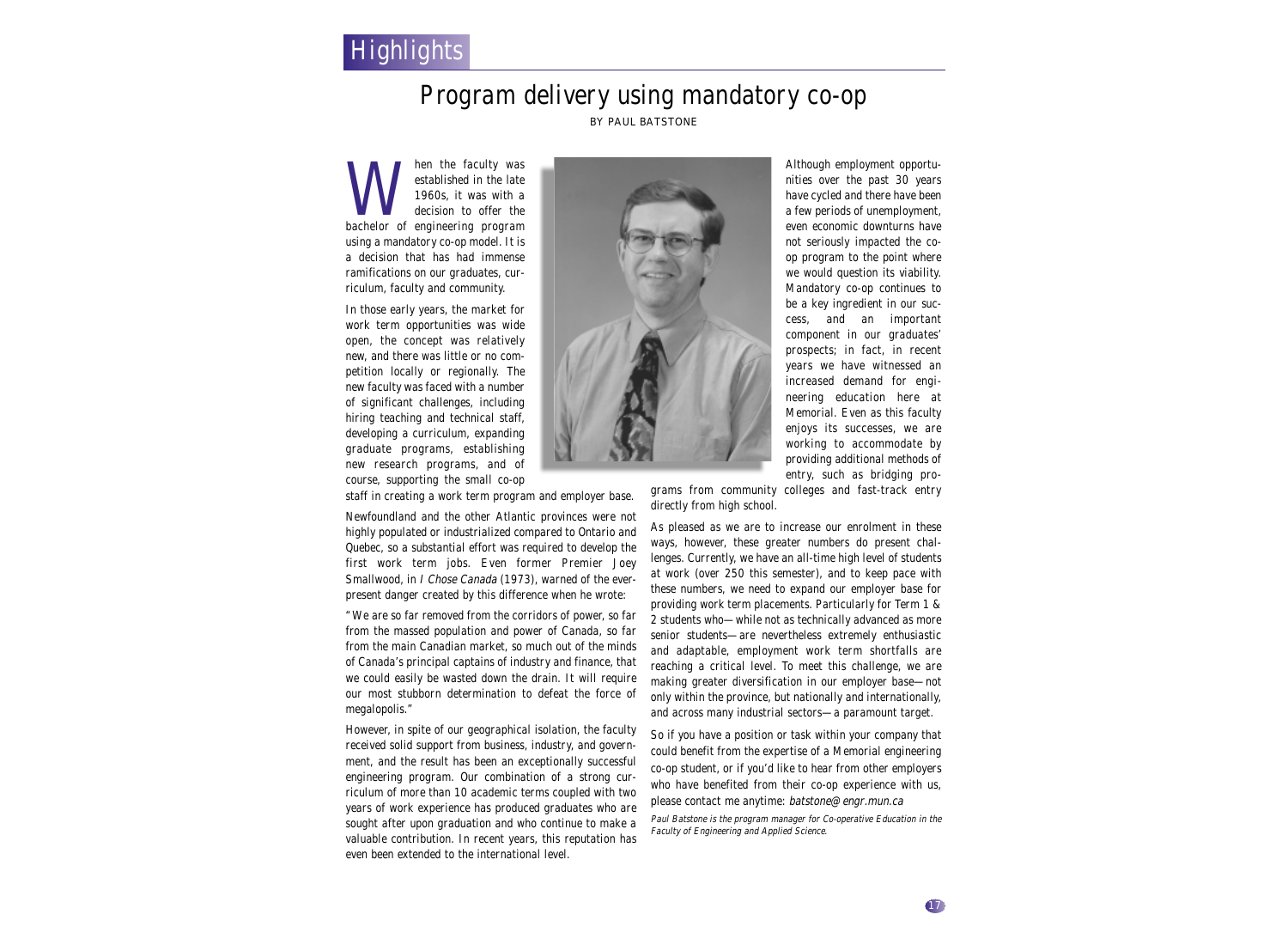### **Notables**

**Barbara Elliott** has rejoined the faculty as an administrative Assistant. Former senior secretary to the dean, Ms. Elliott worked for the faculty from 1986-1999 before taking leave to fulfill the role of executive assistant to the director



general, NRC-IMD. Her return in January brings increased responsibilities, including secretary to Faculty Council, executive secretary to EASAC, Faculty Infrastructure, liaison for APEGN, CCPE, CEAB, NCDEAS and external interfaces, support for fundraising, and assistance to the dean on academic

process. Ms. Elliott has a diploma in business administration from Memorial and is currently working towards a bachelor of commerce.



**Dr. Khaled El-Rayes** joined the faculty in August in the role of assistant professor in the Department of Civil Engineering. Dr. El-Rayes has a Ph.D. in construction engineering and management (1997) from Concordia University in Montreal. An excellent teacher, he is currently instructing several undergraduate and

graduate courses, and pursuing research into the applications of information technology and computer modeling in construction engineering and management.

**Carolyn Emerson**, assistant to the chair, Women in Science and Engineering was given honorary membership into APEGN at the association's conference in November. The award is for individuals who are eminent in the professions of engineering or geoscience, or who are outside these professions but have achieved unique distinction.

**Faustina Hwang**, a masters' student in electrical engineering, has been awarded a full scholarship to undertake doctoral studies at the University of Cambridge in the United Kingdom. The award by the Canadian Cambridge Trust enables some of Canada's most promising students to pursue graduate studies at Cambridge. Hwang is conducting



**Dr. John Molgaard** and **Michael Bruce-Lockhart** were recognized with teaching awards at the APEGN annual conference for exemplary contributions in the area of engineering and/or geoscience education. Dr. Molgaard has been teaching for 30 years and is the longest serving fulltime professor in the faculty. Prof. Bruce-Lockhart has been a member of the faculty since 1971. He was MUN's first professor to specialize in computer and digital technology.

**Dr. Glyn George** was elected secretary of the Newfoundland and Labrador Federation of School Councils for the 1999-2001 term of office. He is also chair of the School Council at Booth Memorial High School for 1999-2000 and serves as a community representative on that council.



**Dr. Jim Sharp** has received an award for research excellence from the National Environmental Protection Agency of China. Dr. Sharp won the award for work done



in collaboration with former MUN engineering post- doctoral student Dr. Zhenren Guo on the use of marine outfalls for disposal and natural treatment of domestic and municipal wastes. Dr. Sharp was a visiting professor in Hong Kong in

1999 and is an honorary professor of Shandong University of Technology, China.

**Dr. B. P. Sinha** of electrical and computer engineering recently presented at the International Conference on Recent Advances in Microwave Technology '99, in Malaga, Spain. Dr. Sinha's invited paper was on Tri-Band Vehicular Antenna Design for Land Mobile Communication. He also chaired a technical session on antennas and served on the technical program and international advisory committees.

**Dr. Mary Williams** of Ocean and Naval Architectural Engineering gave a presentation March 9 titled Access and Merit: the Debate on Incentive Programs, as part of the Women's Studies Speakers' Series. Earlier that same week, Dr. Williams also chaired a panel for International Women's Week.

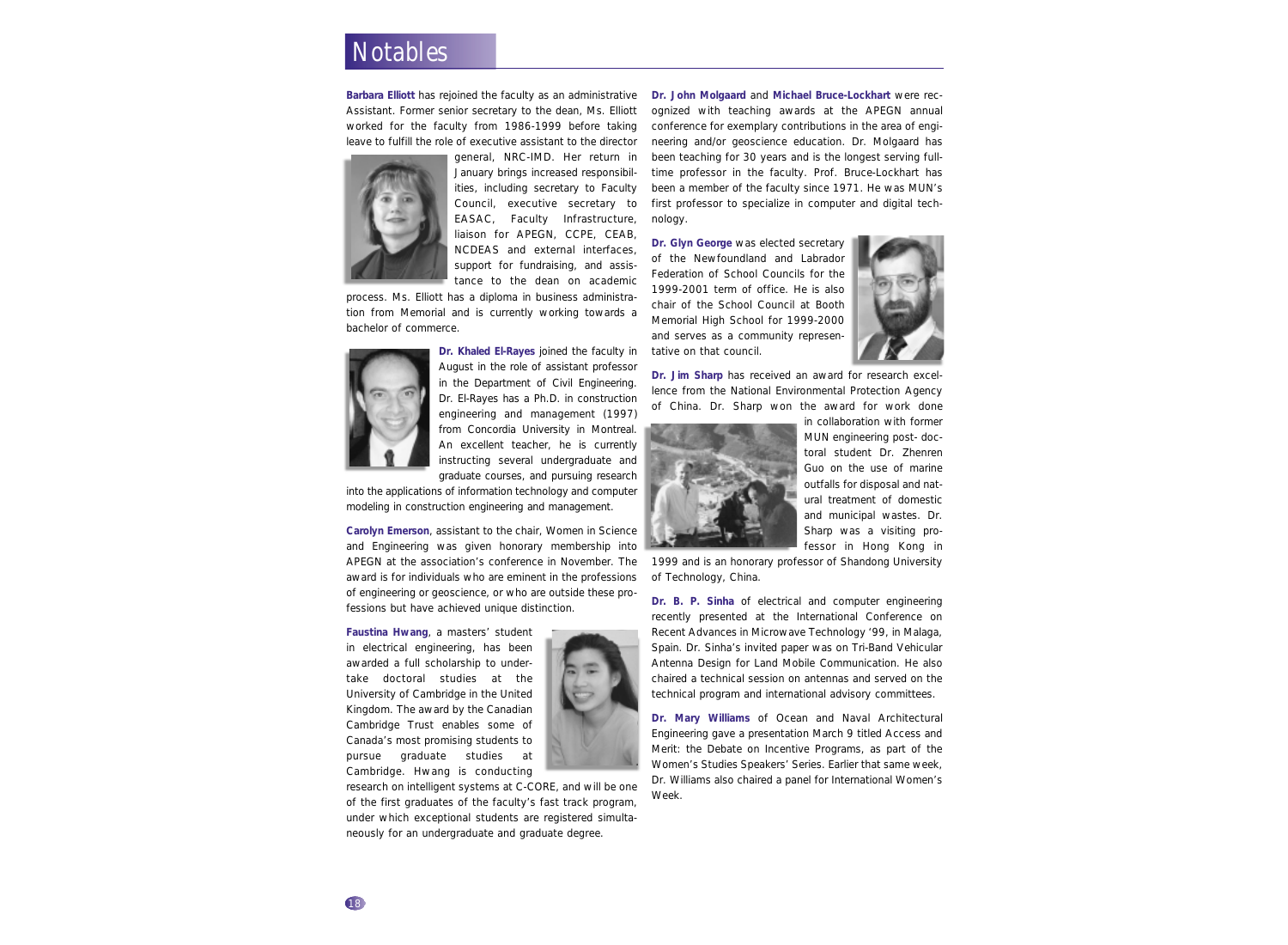## From the editor

oftware engineering. There. Someone had to be the first to say it. But now that I've said it, can we move on with other things, please? Rather than rehash old opinions, I want this inaugural issue to focus elsewhere. There that I've said it, can we move on with other things, please? Rather than rehash old opinions, I want this inaugural issue to focus elsewhere. There are other topics, other changes in the works, and it's time to pay attention to the many other exciting, worthwhile projects and people making things happen around here.

Of course, it may be hard to deal with this change, but every now and then a shakeup is crucial. Even if the act of rocking the foundations of what we believe sometimes bring those pillars crashing down around us, it is often only through extreme challenges that we can change our minds and learn something new.

If you believe, as I do, that an open mind is not the same as an empty one, then you may also agree that the key to learning and growth is curiousity. That's why my understanding of my role here as the faculty's information officer is simple — I am here to learn: to learn what is happening in engineering here at MUN, locally, and beyond; to learn what is it about our curriculum, technology, and research that makes this program an important link in the international economy; and to learn about the people who push the action, about what they do when they aren't in the halls or the labs, and how that makes them better at their profession.

In the same spirit, I am encouraged by the curiousity expressed by the faculty's creation of the new Advisory Council. The recognition that diversity of views is a valuable tool in creating a more powerful program provides a great starting point from which to launch other learning initiatives and build community.

So as trite as it may sound, I'm hoping this newsletter can introduce us to different perspectives and other ways of thinking. At the end of the day, you may not feel altered in any significant way and, in fact, what you see here may only confirm ideas you already hold. But if you do read something provocative, see a side of an issue you didn't already know about or hadn't looked at from a particular perspective...that's where the process of understanding starts. You never know, we might even surprise you, give you that feeling of absolute and total compulsion that made you a learner, a thinker, a doer, in the first place.

It's an incredibly fertile time to be involved in engineering and there's a whole new frontier out there of uncharted territory to be mapped and explored and enjoyed. There's oil and gas under our water, there's power coursing down the mountains, and there's nickel and gold in them thar hills! So take a deep breath, release the past ... and let's go.

Susen Johnson